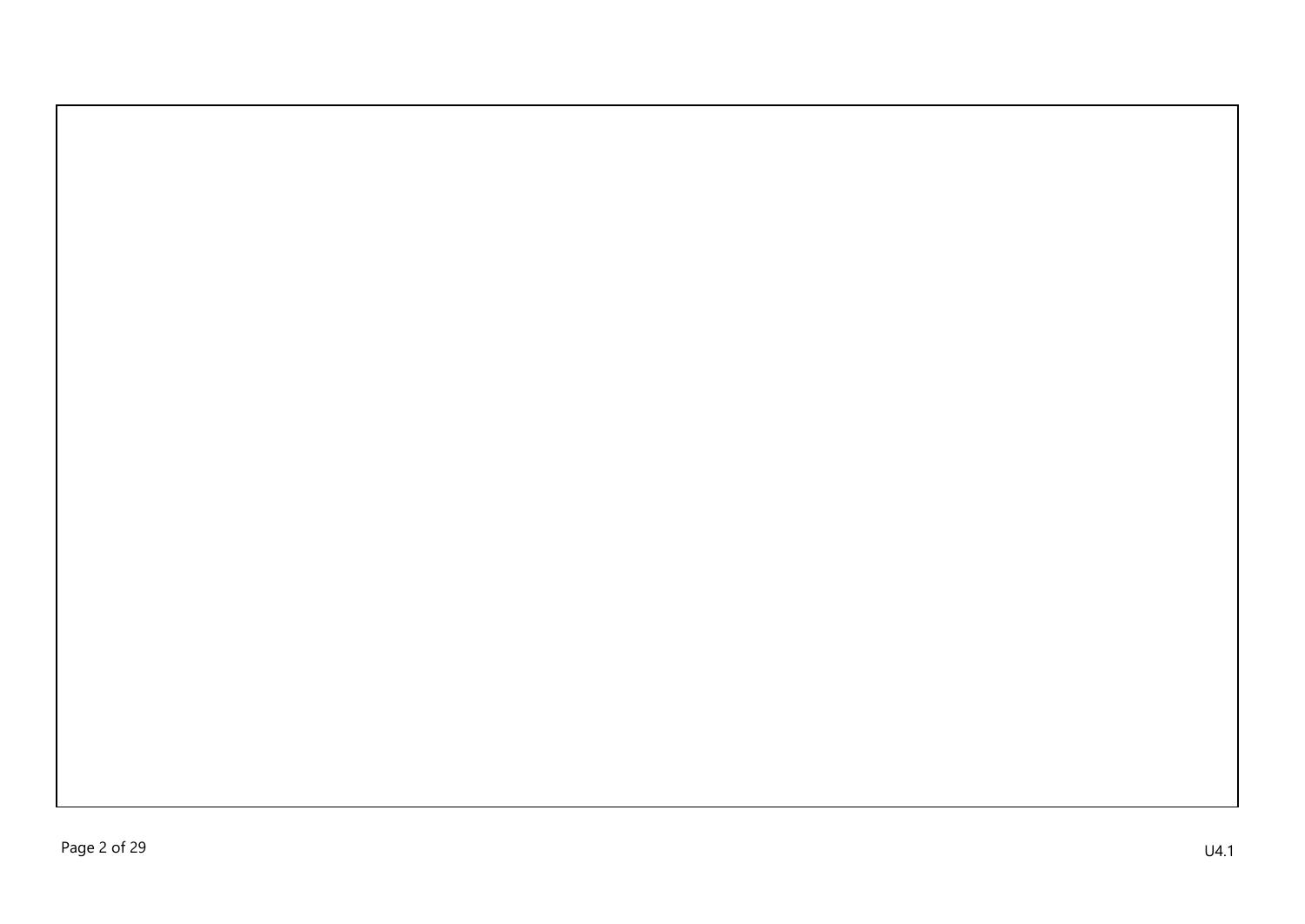| #               | Island        | House Name   | Name                   | Sex         | National ID | ، ه ، بر <u>م</u>                      | ىئرىتر                          |
|-----------------|---------------|--------------|------------------------|-------------|-------------|----------------------------------------|---------------------------------|
|                 | AA. Himandhoo |              |                        |             |             |                                        |                                 |
|                 | AA. Himandhoo | Meenaaz      | Rishfa Abdul Rasheed   | $\mathsf F$ | A281211     | جرىترچ                                 | ىرىشى ئەم مەھەر <i>مەش</i> ىقر  |
|                 | AA. Maalhos   |              |                        |             |             |                                        |                                 |
| 2               | AA. Maalhos   | Nooreege     | Aishath Thooma         | $\mathsf F$ | A149446     | دو<br>مترسوري                          | أحدث وديم                       |
|                 | AA. Mathiveri |              |                        |             |             |                                        |                                 |
| 3               | AA. Mathiveri | Aazaadhuge   | Mohamed Mufeed         | ${\sf M}$   | A008246     | ږ د د د<br>پر پم تر پ                  | ورەرو ورو                       |
| $\overline{4}$  | AA. Mathiveri | Aazaadhuge   | Rishfa Aboobakuru      | F           | A008333     | ږ د د د<br>پر پخ تور                   | 777777007                       |
| 5               | AA. Mathiveri | Aazaadhuge   | Zulfa Aboobakru        | F           | A008340     | ږ د د د<br>پر پخ تور                   | 77/200<br>وە پە<br>ئى ترىق      |
| $6\overline{6}$ | AA. Mathiveri | Aazaadhuge   | Ibrahim Mufeed         | M           | A008395     | ا پر بر و بر<br>اور پنج تعری           | رە ئرىر ئىزىد                   |
| 7               | AA. Mathiveri | Aazaadhuge   | Abdulla Hishan Mohamed | M           | A272783     | ه به و بر<br>م مخ تر پ                 | ره والله برخور ورورد            |
| 8               | AA. Mathiveri | Aazaadhuge   | Hawwa Fariha           | F           | A278051     | ه به و بر<br>م مخ تر پ                 | برەۋ ئەبرىگ                     |
| 9               | AA. Mathiveri | Aazaadhuge   | Abdulla Mufeed         | M           | A278054     | ږ د د د<br>د پخ تر پ                   | پره ترالله څوپه                 |
| 10              | AA. Mathiveri | Alivaage     | Ahmed Thaufeeq         | M           | A008301     | ەزجەنى                                 | ג פיג פיג פי<br>ג ג ביג פ ג קיב |
| 11              | AA. Mathiveri | Alivaage     | Thahira Hassan         | F           | A008302     | پەنوچ                                  | ۇرىگە ئەسكىل                    |
| 12              | AA. Mathiveri | Alivaage     | Hussain Shaheem        | M           | A008304     | پەنوچ                                  | چە سەر ھەر ئەيدۇ                |
| $ 13\rangle$    | AA. Mathiveri | Alivaage     | Mausooma Ahmed         | F           | A008354     | ەزىرە ئ                                | נכחוב נסנכ<br>כבי-יכ"ר גלבת     |
| 14              | AA. Mathiveri | Alivaage     | Hassan Shaheem         | M           | A277565     | پر پر پر<br>  پر پر پر پ               |                                 |
| 15              | AA. Mathiveri | Almaas Villa | Fareesha Easa          | F           | A008383     | روۋىشورۇ                               | تر پرېند په په                  |
| 16              | AA. Mathiveri | Almaas Villa | Nafeesa Easa           | F           | A008385     | <br> پروگر ش <sub>مو</sub> گر          | سَرِے پِے                       |
| 17              | AA. Mathiveri | Almaas Villa | Rilwan Easa            | M           | A008403     | ئەغرى <sup>ق</sup> س <sup>ى</sup> موقە | برخوش پرځ                       |
| 18              | AA. Mathiveri | Almaas Villa | Habeeba Aboobakuru     | F           | A008470     | رەپ ھوڭر                               | $77/20$<br>xvoor 601            |
| 19              | AA. Mathiveri | Almaas Villa | Easa Hassan            | M           | A009165     | ىر <i>ۋۇ</i> سىموقە                    | ړئے پر ټری                      |
| 20              | AA. Mathiveri | Almaas Villa | Firasha Abdulla        | F           | A272893     | روتۇشورۇ                               | مرِعَرْثَہُ صَدَّدَاللّٰہ       |
| 21              | AA. Mathiveri | Almaas Villa | Rishwan Easa           | M           | A278452     | ىر <i>ۋ</i> ېۋىس قەر                   | مرےوشر پرتے                     |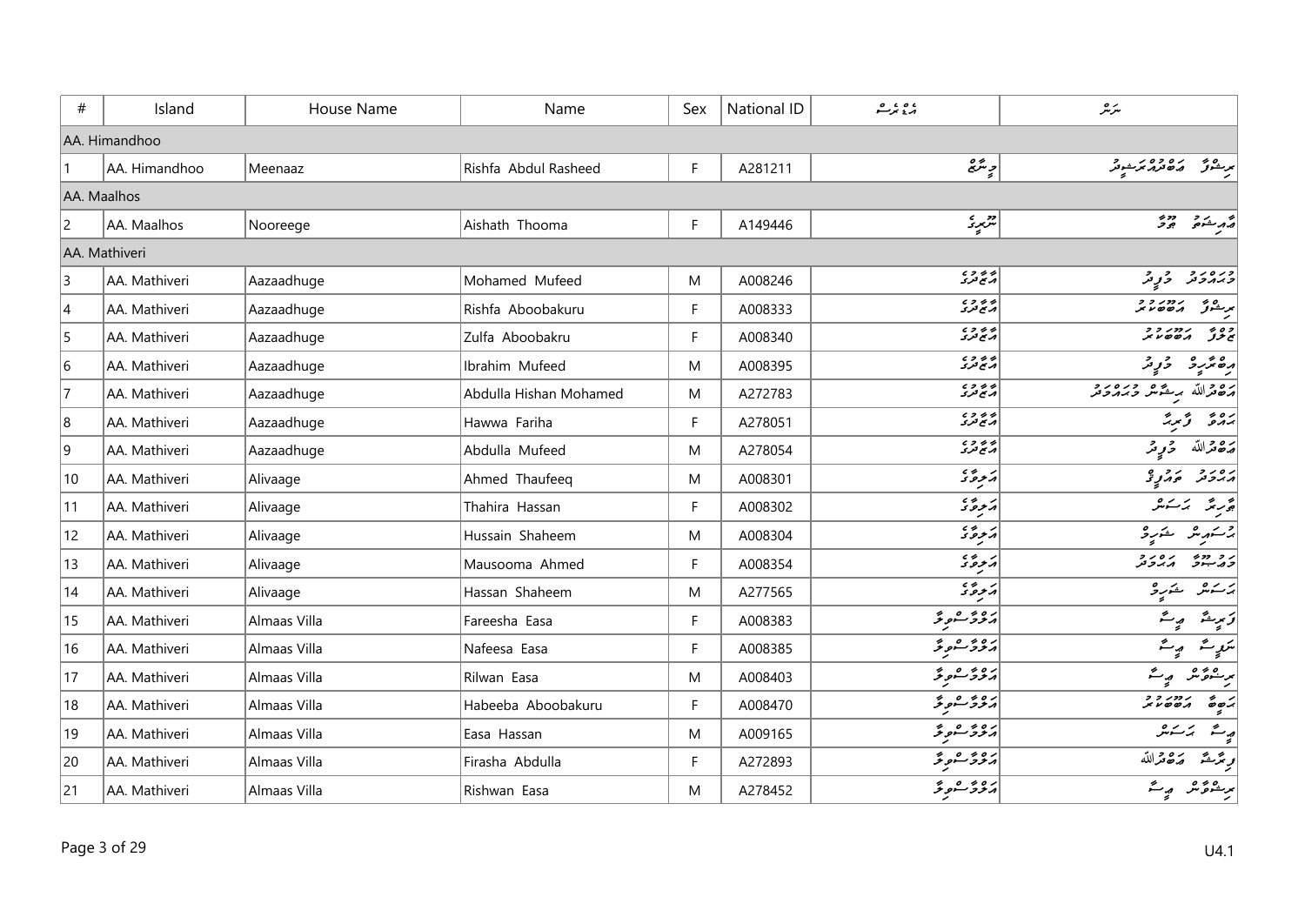| 22 | AA. Mathiveri | Almaas Villa  | Aminath Virasa            | F           | A278455 | روۋىشورۇ                                  | أزجر ستعر وبترت                               |
|----|---------------|---------------|---------------------------|-------------|---------|-------------------------------------------|-----------------------------------------------|
| 23 | AA. Mathiveri | Almaas Villa  | Sofwaan Easa              | M           | A278458 | رَءُ وَّ سُفْوِقَر                        | بەۋرۇش پەت                                    |
| 24 | AA. Mathiveri | Almaas Villa  | Guraisha Easa             | $\mathsf F$ | A278461 | روۇشور                                    | تونىدىشە رېڭە                                 |
| 25 | AA. Mathiveri | Almaas Villa  | Mariyam Niyasha Easa      | F           | A343209 | رەپچە شەھ ئۇ                              | د ورو سرگت پرگ                                |
| 26 | AA. Mathiveri | Almaas Villa  | Aishath Reesha            | $\mathsf F$ | A372513 | روپۇ سىموقە                               |                                               |
| 27 | AA. Mathiveri | Asia          | Azuma Abdulla             | F           | A008442 | مؤسفيورشر                                 | أصبح وكالمته                                  |
| 28 | AA. Mathiveri | Asia          | Khoorsheed Ahmed          | M           | A008489 | ان<br>انگست<br>ک                          | الزبر شوتر كم بروتر                           |
| 29 | AA. Mathiveri | Asia          | Mariyam Eanaash           | F           | A272891 | پر ھودگر                                  | دەرە پەتگى                                    |
| 30 | AA. Mathiveri | Asrafee Villa | Abdul Latheef Abdul Gadir | ${\sf M}$   | A008256 | رَسْءَ بَرَوٍ ءِ تَرُ                     | גם כסגם הספרטי בית ב<br>הסטרת תוכן הסטרת בעיד |
| 31 | AA. Mathiveri | Asrafee Villa | Ali Nasheed               | M           | A008410 | رئەسىر ئەمۇ                               | أوكتمح المتكرشوقر                             |
| 32 | AA. Mathiveri | Asrafee Villa | Raziyya Mohamed           | F           | A008484 | لەشقىدۇرۇ                                 | 77077 2007                                    |
| 33 | AA. Mathiveri | Asrafee Villa | Hussain Nasheed           | M           | A154666 | لەشقىمۇرىۋ                                | رح کے مریش اسکر کے مقدم                       |
| 34 | AA. Mathiveri | Asrafee Villa | Mariyam Rina              | F           | A233745 | <br>  د شوند پوه د د                      | د ۱۵ ده په مېرنگر                             |
| 35 | AA. Mathiveri | Asrafee Villa | Fathimath Nadha           | $\mathsf F$ | A278558 | ىز س <sup>ە</sup> ئىزى <sub>ر جە</sub> ئە | قەدە ئىگە                                     |
| 36 | AA. Mathiveri | Asrafee Villa | Murshid Abdul Latheef     | M           | A278560 | لەستىمۇ ھەمچە                             | ووجود ره وه دره و                             |
| 37 | AA. Mathiveri | Asrafee Villa | Midhulaah Abdul Latheef   | ${\sf M}$   | A278562 | رَ سْنَ مَدَوٍ ء مَّرَ                    | ومرتوبه ماه وه د مور                          |
| 38 | AA. Mathiveri | Asrafee Villa | Arushadhu Abdul Latheef   | M           | A278567 | رَ سْ مَدَرٍ هِ مَّهِ                     | ر و در و ده وه در و                           |
| 39 | AA. Mathiveri | Asrafeege     | Abdul Majeed Abdul Gadir  | M           | A008254 | ر مشمئر پر ڈ                              | ره وه ر و مره وه ور د<br>مەمروگە پەھەر ئ      |
| 40 | AA. Mathiveri | Asrafeege     | Faheema Mohamed           | F           | A008356 | ئەسشە ئىرىپى ئە                           | أذرِرْ وبرورو                                 |
| 41 | AA. Mathiveri | Asrafeege     | Nauma Abdul Majeed        | F           | A278169 | ئەسىمبۇ ئە                                | ر و ده ده وه د و                              |
| 42 | AA. Mathiveri | Asseyri       | Afeefa Ahmed              | $\mathsf F$ | A008268 | لهرهر يحيميه                              | أړَ پِه د د د د                               |
| 43 | AA. Mathiveri | Asseyri       | Ali Rauf Adam             | ${\sf M}$   | A008300 | لئەۋسىئىمىر                               | ביש החדם המים                                 |
| 44 | AA. Mathiveri | Asseyri       | Rif'ath Ali               | ${\sf M}$   | A277364 | لئەۋستىمىر                                | بروژه ته در د                                 |
| 45 | AA. Mathiveri | Asseyri       | Shariya Ali               | F           | A277378 | لره يهمبر                                 | شمرش كمو                                      |
| 46 | AA. Mathiveri | Asseyri       | Afiya Ali                 | F           | A277385 | لئەھرىئىمىر                               | ة وقر الأجا                                   |
| 47 | AA. Mathiveri | Asseyri       | Mohamed Muaviyath         | ${\sf M}$   | A277391 | لئەرىئىمر                                 |                                               |
|    |               |               |                           |             |         |                                           |                                               |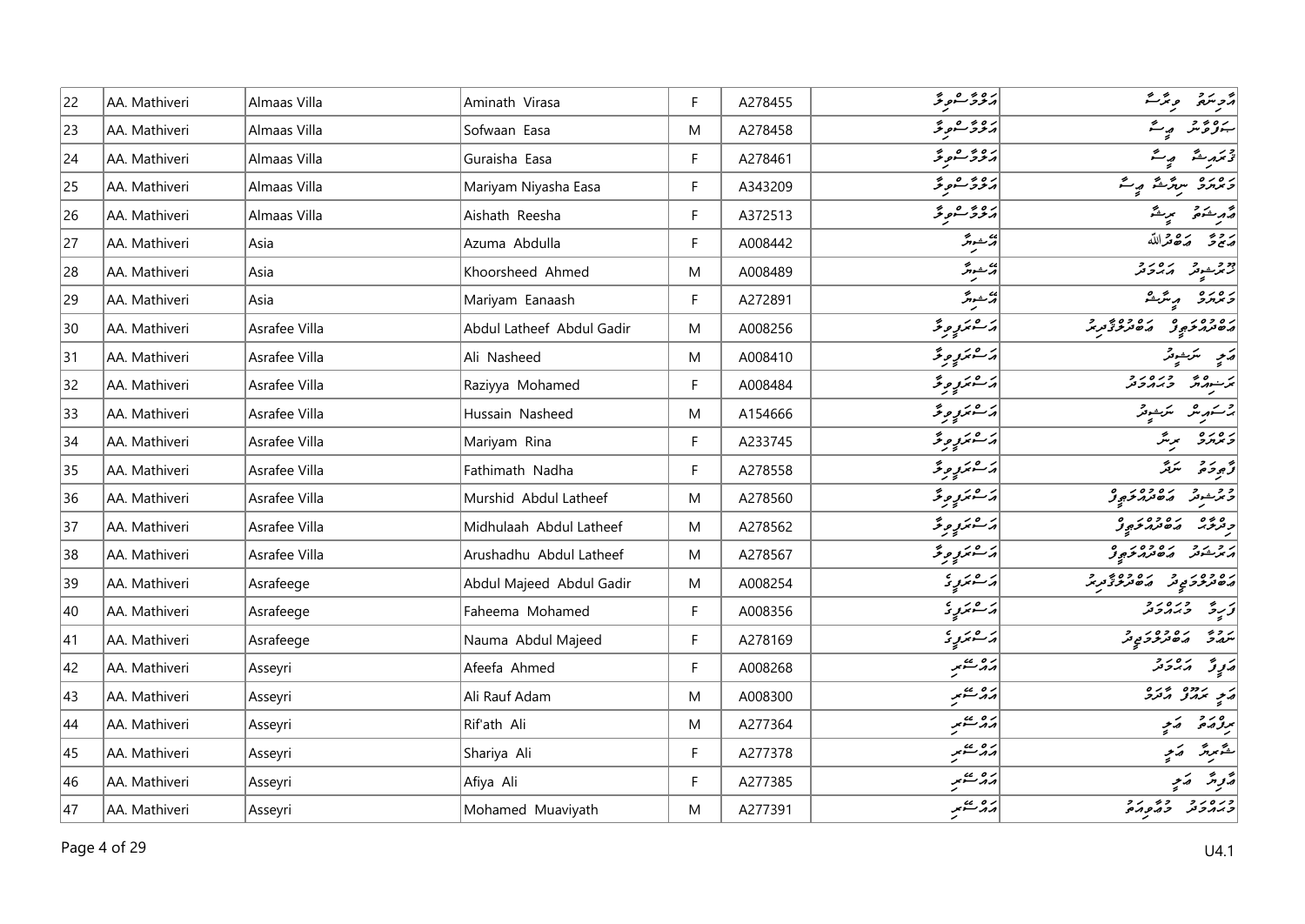| 48 | AA. Mathiveri | Asseyri            | Ibrahim Zamath        | M  | A361036 | لره يهمبر                          | 51010                                         |
|----|---------------|--------------------|-----------------------|----|---------|------------------------------------|-----------------------------------------------|
| 49 | AA. Mathiveri | Asurumaage         | Maryam Usman          | F. | A008347 | ر و و » ،<br>د سه برو د            | ره ره ده ده و                                 |
| 50 | AA. Mathiveri | Asurumaage         | Adam Saleem Mohamed   | M  | A008348 | بر و و » »<br>پرسته پوری           | وره کود دیرورد                                |
| 51 | AA. Mathiveri | Asurumaage         | Nathasha Saleem       | F  | A272776 | ر و و د »<br>پرستوری               | سَرَةً حَسَّرَ<br>سنوود                       |
| 52 | AA. Mathiveri | Asurumaage         | Jamshiyya Saleem      | F  | A277466 | بر و و » »<br>پرسته پوری           | سنهود<br>ر و <sub>شو</sub> ر مر<br>م          |
| 53 | AA. Mathiveri | Asurumaage         | Mumthaz Saleem        | M  | A277470 | ر د د د ،                          | سەَموِرْ                                      |
| 54 | AA. Mathiveri | Asurumaage         | Jamsheed Adam         | M  | A277473 | ر و و و و و<br>پر سونورۍ           | ق ئ شيوتر   مركز قر                           |
| 55 | AA. Mathiveri | Asurumaage         | Zaahira Hassan        | F  | A288705 | ر د د د ،                          | تجربتى الماسكانكى                             |
| 56 | AA. Mathiveri | Athireege          | Zuhura Mohamed        | F  | A008313 | ړ<br>مرموسو                        | و و پر<br>سی سر<br>و ره ر و<br>تر پروتر       |
| 57 | AA. Mathiveri | Athireege          | Rifseena              | F  | A277305 | ر<br>د حومور                       | ىر ۋېسەنگە                                    |
| 58 | AA. Mathiveri | Athireege          | Zahura Mohamed        | F. | A277308 | ر<br>د حومور                       | 77973 278                                     |
| 59 | AA. Mathiveri | Athireege          | Ahmed Rifsaan         | M  | A277310 | ر<br>د حومور                       | ىر ئۇ شەنئىر<br>بر 2 د ج<br>م <i>.بر</i> 5 مر |
| 60 | AA. Mathiveri | Bahaaruvaadhee     | Moonisa               | F  | A008509 | ر پر وي <sub>ج</sub>               | ده سربسته<br>مر                               |
| 61 | AA. Mathiveri | Bahaaruvaadhee     | Mohamed Zubair        | M  | A073762 | ە ئەترەڭ بېر                       | כנסנכ כנג                                     |
| 62 | AA. Mathiveri | Banafusaage        | Hussain Amir          | M  | A008324 | ر رو و و ،                         | يز سكر شر الأثر مركز                          |
| 63 | AA. Mathiveri | Banafusaage        | Asfar Hussain         | M  | A413646 | پر پر دیږي<br>ت <i>خ</i> سرگو ستري | أرورو برسكهد                                  |
| 64 | AA. Mathiveri | <b>Blue Heaven</b> | Sadna Adam            | F  | A008165 | ه دو ، ر ه<br><i>ه مور و</i> س     |                                               |
| 65 | AA. Mathiveri | <b>Blue Heaven</b> | Suwaida Adam          | F. | A008171 | ه دوی ر ه<br><i>ه مور</i> ه مگ     | شوكر مدرد                                     |
| 66 | AA. Mathiveri | <b>Blue Heaven</b> | Sanfa Zakariyya       | F. | A008291 | ه دوی ر ه<br><i>ه مور</i> و س      | ستعلل تماسم المجمع                            |
| 67 | AA. Mathiveri | <b>Blue Heaven</b> | Seema Adam            | F  | A008429 | ه دد › ر ه<br>ح تر ر عر            | سېۋە ئەترو                                    |
| 68 | AA. Mathiveri | <b>Blue Heaven</b> | Ahmed Riyaz           | M  | A008430 | ه دو ، ر ه<br><i>ه مور و</i> س     | رەرو بروگ                                     |
| 69 | AA. Mathiveri | <b>Blue Heaven</b> | Fathimath Sinanath    | F  | A277037 | ه دد پ ر<br>ح <i>ور و</i> س        | توجوخوا سوسرسر                                |
| 70 | AA. Mathiveri | <b>Blue Heaven</b> | Ahsan Naseer          | M  | A277041 | ه دو، ر ه<br><i>ه ور</i> و س       | روك مكابيرة                                   |
| 71 | AA. Mathiveri | <b>Blue Heaven</b> | Hassan Rasheed        | M  | A277062 | ه دو ، ر ه<br><i>ه نور و</i> س     | يرسكانكر التماشية فكر                         |
| 72 | AA. Mathiveri | <b>Blue Heaven</b> | Mariyam Shaaniya Adam | F  | A277072 | ه دو ، ر ه<br><i>ه و ر ه</i> س     | روره<br><i>دیگرد</i> شهر گر                   |
| 73 | AA. Mathiveri | <b>Blue Rest</b>   | Sheeza Naseer         | F  | A008161 | ە دە يەرە<br>ھىرىرىسوغ             | ينبونج - مترسونتر                             |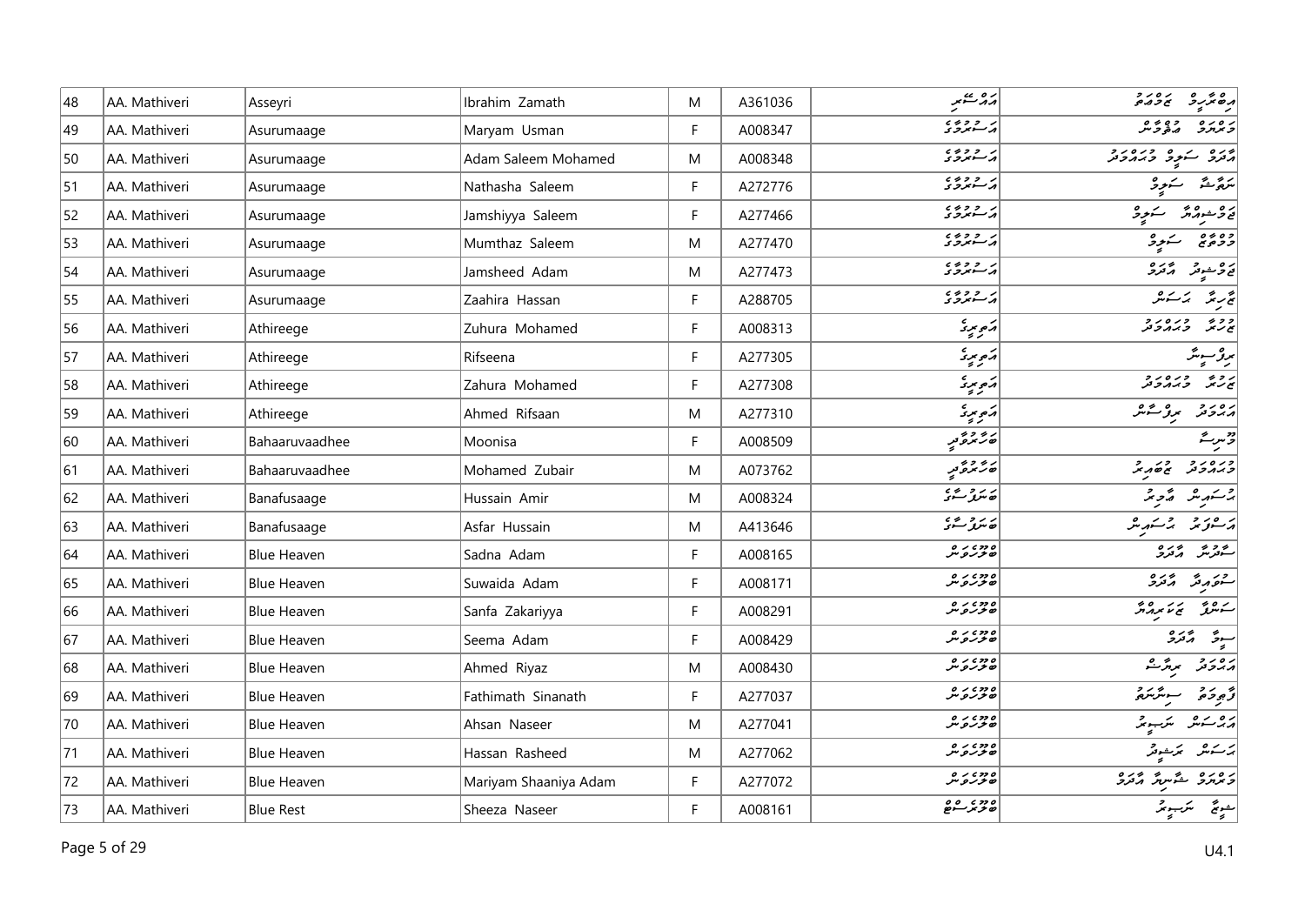| 74 | AA. Mathiveri | <b>Blue Rest</b> | Ali Naseer           | M         | A008258 | ه دو د ده ه<br>حو مر سرچ            | ړې سربېږي<br>مو                                                                                    |
|----|---------------|------------------|----------------------|-----------|---------|-------------------------------------|----------------------------------------------------------------------------------------------------|
| 75 | AA. Mathiveri | <b>Blue Rest</b> | Ahmed Naseer         | M         | A008261 | ە دە يەرە<br>ھۆبىرىسىۋە             | بروبر و<br>ىئرىبەنز                                                                                |
| 76 | AA. Mathiveri | <b>Blue Rest</b> | Hassan Ramiz         | M         | A008402 | ە دە بەرە<br>ھەمەسەھ                | بزسەيىتىر<br>پر د م<br>مرد م                                                                       |
| 77 | AA. Mathiveri | <b>Blue Rest</b> | Ibrahim Naseer       | M         | A008428 | ە دە يەرە<br>ھىرىرىسوغ              | ە ھەترىر <sup>ە</sup><br>ىئرىبەنچە                                                                 |
| 78 | AA. Mathiveri | <b>Blue Rest</b> | Aishath Ramza        | F         | A276969 | ە دە يەرە<br>ھىرىرىسى               | د مر شوه<br>د کر شوه<br>ر ه و.<br>برد بع                                                           |
| 79 | AA. Mathiveri | Boagan Villa     | Moomina Moosa        | F         | A008416 | 2 ئەش <sub>ھې</sub> ئە              | وړېږمتر<br>دريمه                                                                                   |
| 80 | AA. Mathiveri | Boagan Villa     | Nafiu                | M         | A008506 | 0 ره ه<br>  0 د سر <sub>حو</sub> مو | مٿرو <sup>م</sup>                                                                                  |
| 81 | AA. Mathiveri | Boagan Villa     | Mohamed Abdul Rahman | ${\sf M}$ | A008894 | 2 كەشھ <b>رى</b> تە                 | ر ٥ ۶ ٥ ٥ ٥ ٥ ٩<br>۵ ۰ ۵ مرد مربر <del>و</del> س<br>و ر ه ر و<br><del>و</del> بر پر <del>و</del> ر |
| 82 | AA. Mathiveri | Boagan Villa     | Abdulla Visaah       | ${\sf M}$ | A278537 | 2 ئەشر <i>و</i> م <sup>ۇ</sup>      | ە رىشىر<br>صقعرالله                                                                                |
| 83 | AA. Mathiveri | Comrade Villa    | Ahmed Haneef         | M         | A008336 | پره ی ه ه و څه                      | أرودة أرسية                                                                                        |
| 84 | AA. Mathiveri | Comrade Villa    | Jameela Mohamed      | F         | A008433 | بره ، ه ه و گر                      | و ر ه ر و<br>ح پرو تر<br>ر<br>يح <sub>حي</sub> مخر                                                 |
| 85 | AA. Mathiveri | Comrade Villa    | Hawwa Zahira         | F         | A149658 | پروېږي و ځه                         | برەپچ<br>ىتى سەتتىر                                                                                |
| 86 | AA. Mathiveri | Comrade Villa    | Hawwa Azima          | F         | A272780 | بره ، ه ه و څه<br>پرې د بوڅ         | برە پىج<br>وشفوقر                                                                                  |
| 87 | AA. Mathiveri | Comrade Villa    | Majudha Ibrahim      | F         | A277984 | پره ی ه ه و څه                      | ەھ ئۆر ۋ<br>ر و بر<br>تر جگر                                                                       |
| 88 | AA. Mathiveri | Comrade Villa    | Hudha Ibrahim        | F         | A277986 | بره ، ه ه و <del>گ</del> ر          | برقر مەھرىر                                                                                        |
| 89 | AA. Mathiveri | Comrade Villa    | Hamdha Ibrahim       | F         | A277993 | ۶۶۰۶ و محر                          | 5, 20, 0<br>ر ە بۇ<br>برى تىر                                                                      |
| 90 | AA. Mathiveri | Comrade Villa    | Thoif Ibrahim        | M         | A277995 | بره ، ه ه و گر                      | دە ئەرد<br>پ <sub>ر</sub><br>پروگرو                                                                |
| 91 | AA. Mathiveri | Comrade Villa    | Hawwa Azima          | F         | A395688 | پره ی ه ه و څه                      | برەپچ<br>ەرىجى ئى                                                                                  |
| 92 | AA. Mathiveri | D D Night        | <b>Abdul Sattar</b>  | M         | A008513 | وويتهره                             | ره وه ره در ۳<br>پره تر پر سورې                                                                    |
| 93 | AA. Mathiveri | D D Night        | Mohamed Zihan        | M         | A278716 | ويوسكرهح                            | و ر ه ر د<br>د بر پر تر<br>ىبېر شە                                                                 |
| 94 | AA. Mathiveri | Daisymaage       | Qulrooh Moosa        | F         | A153249 | ا» سرچری<br>  ناسخ ترک              | و ه ود و<br>تو موبر ژ<br>دين مشر                                                                   |
| 95 | AA. Mathiveri | Daisymaage       | Ali Shareef          | M         | A153250 | ا» سرچری<br>  ناسخ ترک              | ړکې شکړې                                                                                           |
| 96 | AA. Mathiveri | Daisymaage       | Reena Ali            | F         | A278691 | » پرځر                              | برنگر اوکرم                                                                                        |
| 97 | AA. Mathiveri | Daisymaage       | Aroona Ali           | F         | A278693 | )» سرچری<br>  ناسخ تر <sub>ک</sub>  | بر دو پر<br>در سر<br>رځمنه                                                                         |
| 98 | AA. Mathiveri | Daisymaage       | Razeena Ali          | F         | A278697 | ء سچ پر د<br>  ۽ سچ پر پر           | ىرىپە ئىر<br>رتمو                                                                                  |
| 99 | AA. Mathiveri | Daisymaage       | Saaliya Ali          | F         | A330700 | اءِ سرچ تا<br>  ۽ سمج تاريخ         | شورش كامي                                                                                          |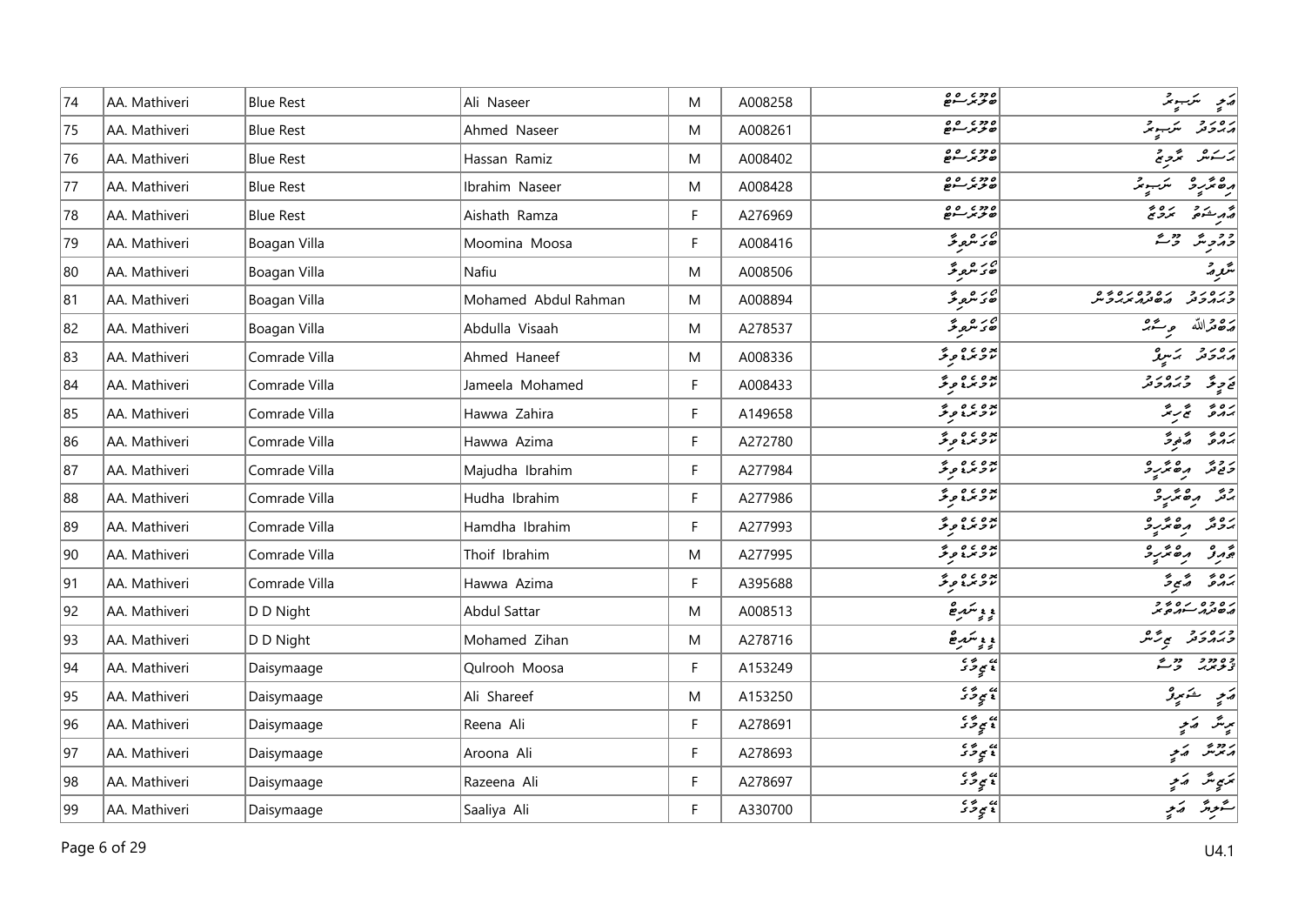| 100 | AA. Mathiveri | Dhaarunnoor          | Nazmeena Ahmed                       | F           | A008475 | یر و ه دو و<br>ترمرس                         | يتنفوه بير مدار و ا                                                      |
|-----|---------------|----------------------|--------------------------------------|-------------|---------|----------------------------------------------|--------------------------------------------------------------------------|
| 101 | AA. Mathiveri | Dhaarunnoor          | Adhil Abdul Samad                    | M           | A008497 | یر و ه دو و<br>تر پر سرس                     | د و ده وه در د<br>دگترنز در <i>ه د</i> ر جو تر                           |
| 102 | AA. Mathiveri | Dhaarunnoor          | Aishath Riznaa Adil                  | F           | A272892 | یر و ۵ وو و<br>تر بر بنزیر                   | ۇرمىنو بىر ئەس ئەبر                                                      |
| 103 | AA. Mathiveri | Dhethadimaage        | Ahmed Najeeb                         | M           | A008267 | ې په په په په<br>مر <sub>جع م</sub> رگ       | رەرو سكرة ھ                                                              |
| 104 | AA. Mathiveri | Dhethadimaage        | Mohamed Nadheem                      | M           | A008312 | ې ر په په<br>تره د د د                       | ورەر دىرە                                                                |
| 105 | AA. Mathiveri | Dhethadimaage        | Mariyam Moosa                        | F           | A008323 | ې د په په<br>تره د ژ د                       | ر ه ر ه<br><del>ر</del> بربرگ                                            |
| 106 | AA. Mathiveri | Dhethadimaage        | Riusha Ahmed                         | F           | A156774 | ړ د پر په<br>تره د تر د                      | بر 2 د و<br>م <i>ر</i> گرفتر<br>بىر ئەشىش                                |
| 107 | AA. Mathiveri | Dhethadimaage        | Rifasha Ahmed                        | F           | A277286 | ې په وي د                                    | برۇڭ مەردىر                                                              |
| 108 | AA. Mathiveri | <b>Dhoores</b>       | Ahmed Aslam                          | M           | A008275 | دد ۽ ه                                       | ړه رو پر عرو                                                             |
| 109 | AA. Mathiveri | <b>Dhoores</b>       | Abdul Raheem Mohamed                 | M           | A008277 | دو ۽ ه                                       | קסיקה מקדי כמהכת<br>הסיקה <i>מלחכ</i> ת                                  |
| 110 | AA. Mathiveri | <b>Dhoores</b>       | Mareena Abdulla                      | $\mathsf F$ | A008279 | ددې ه                                        | كەمىيىتى <b>#كەنت</b> ى\للە                                              |
| 111 | AA. Mathiveri | <b>Dhoores</b>       | Muneeza Abdul Raheem                 | $\mathsf F$ | A008887 | دد ۽ ه                                       | وسرج مصرمتربرو                                                           |
| 112 | AA. Mathiveri | <b>Dhoores</b>       | Aishath Suzee                        | F           | A159553 | دد ۽ ه                                       | لقهر مشقوم التسقيمي                                                      |
| 113 | AA. Mathiveri | <b>Dhoores</b>       | Abdulla Yazudan Bin Ahmed<br>Sameeru | M           | A272900 | دو پر ھ                                      | ره و الله بره وره مده برورو كروند.<br>مەھىرالله مەم ترس ھىر مەدونر كوچرى |
| 114 | AA. Mathiveri | Dhullisage           | Mohamed Aboobakuru                   | M           | A063195 | قرۇمۇرىمىچ                                   | כנסנכ נחנכב<br>קמתכת <mark>מ</mark> ססטי <i>ת</i>                        |
| 115 | AA. Mathiveri | Dhullisage           | Aminath Thahumeena                   | F           | A149953 | قرۇمۇستىمى                                   | أزوينه وزديد                                                             |
| 116 | AA. Mathiveri | Dhullisage           | Ahmed Ihusaan                        | M           | A278212 | لتروم وستمو                                  | پروژو<br>ەر ئەشە                                                         |
| 117 | AA. Mathiveri | Dhullisage           | Mariyam Malsa                        | $\mathsf F$ | A328710 | وه <sub>عرضت</sub> ی<br>مر <sub>م</sub> ر عر | ىز بۇرىئە<br>ر ه ر ه<br><del>د</del> بربر د                              |
| 118 | AA. Mathiveri | Diamond House        | Mauroof Khalid                       | M           | A008418 | ، ، ، ، ، ، ، ، ،                            | ر و دوه<br><del>و</del> پر تو<br>تزوتر                                   |
| 119 | AA. Mathiveri | Diamond House        | Abidha Abdul Samadh                  | F           | A008419 | ، ئەھمەر دە                                  | و ده ده در در د                                                          |
| 120 | AA. Mathiveri | Diamond House        | Khalid Mohamed                       | M           | A008495 | ، ، ، ، ، ، ، ، ،                            | و ر ه ر و<br>تر پرتر تر<br>رَّحِرْثَرُ                                   |
| 121 | AA. Mathiveri | <b>Diamond House</b> | Nazima Ali                           | F           | A083630 | ، ، ، ، ، ، ، ، ،                            | شموڅ مړم                                                                 |
| 122 | AA. Mathiveri | Diamond House        | Abdul Haris Khalid                   | M           | A278699 | ، مۇس ئەرى                                   | رەدە ئىروتى ئىرى                                                         |
| 123 | AA. Mathiveri | Dream House          | Ismail Rasheed                       | M           | A268294 | ە بىر <i>5 مەدى</i> ر                        | ر قۇرۇ كەشەھ                                                             |
| 124 | AA. Mathiveri | <b>Fair View</b>     | Nashidha Hassan                      | F           | A308056 | ي پر <sub>مرحو</sub> ر                       | للرشوش كالكامل                                                           |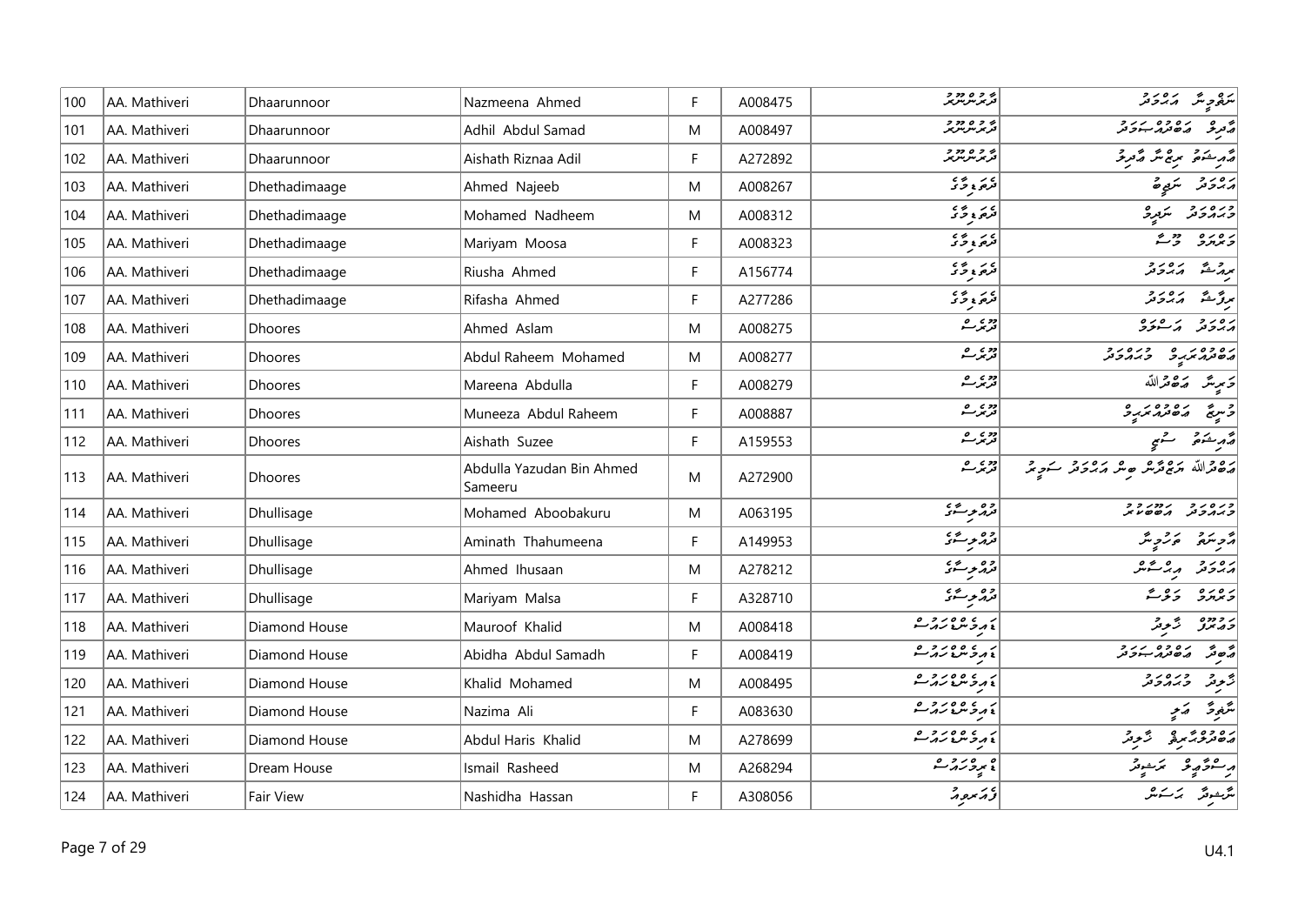| 125 | AA. Mathiveri | <b>Fashion Flower</b> | Hassan Rasheed            | M           | A002396 | ا ئۇ شەھەر بىرى<br>ئىقتىسىمى ئىرى ئىس                    | برسكانكر المخرجة مر                            |
|-----|---------------|-----------------------|---------------------------|-------------|---------|----------------------------------------------------------|------------------------------------------------|
| 126 | AA. Mathiveri | <b>Fashion Flower</b> | Thauheedha Abdul Gafoor   | $\mathsf F$ | A008322 | <sup>ى</sup> يەشقى بەر<br>توخشىنى تۈخ                    | ر و په په ۱۵۶۵۶ و.<br>د مړين په په مرمونړن     |
| 127 | AA. Mathiveri | <b>Fashion Flower</b> | Abdul Gafoor Abdulla      | M           | A008494 | ، ئەشەھەر ئەر<br>توخشىمىتى ئىرىقى ئىر                    | ره ده دود و ده د الله                          |
| 128 | AA. Mathiveri | <b>Fashion Flower</b> | Sauna Abdul Gafoor        | F           | A278119 | ۇخەشرۇ ئەتەر                                             | ر در ده ده درود                                |
| 129 | AA. Mathiveri | <b>Fashion Flower</b> | Samaa Abdul Gafoor        | F           | A278120 | ى پەرە ەسىمىر<br>تۇخسىن تەشرى                            | ر ده ده ده در د                                |
| 130 | AA. Mathiveri | Fasreethi             | Saeed Riza Mohamed        | M           | A008278 | ۇ س <sup>ە</sup> بىرە<br>ئ <sup>ەر</sup>                 | أكتهيش برنش وبره والمحمد                       |
| 131 | AA. Mathiveri | Fasreethi             | Badhoora Hassan           | $\mathsf F$ | A008474 | ۇ ش <sub>ىمىزمۇ</sub>                                    | ەددە برىك                                      |
| 132 | AA. Mathiveri | Fasreethi             | Shimaana Saeed            | F           | A272778 | ۇ سەبىرە<br>ئ                                            | خوڈ شرکتہ کے مریکر                             |
| 133 | AA. Mathiveri | Fasreethi             | Mariyam Shahuzaana        | $\mathsf F$ | A277501 | اؤتشميره                                                 | رەرە <u>بە</u> ەبەر<br><i>جىمەرى خى</i> رتۇنتر |
| 134 | AA. Mathiveri | Fathaha               | Nazeeha Ismail            | F           | A008305 | ر ر<br>ترە بە                                            | لترسيد المستوقيو                               |
| 135 | AA. Mathiveri | Fathaha               | Mohamed Shareef           | M           | A049915 | ۇ ئەر                                                    | ورەرو شەرو                                     |
| 136 | AA. Mathiveri | Fathaha               | Mariyam Shaazleen Shareef | F           | A272760 | ترىر                                                     | رەرە ئەچمىر ئىر                                |
| 137 | AA. Mathiveri | Fathaha               | Hawwa Shaazleen Shareef   | F           | A272764 | ۇ ئەر                                                    | رەۋ ئۇۋېرىر ئىرۇ                               |
| 138 | AA. Mathiveri | Fathaha               | Adam Shaaz Shareef        | M           | A277375 | ۇەبر                                                     | أركرو الشرقي الشمرو                            |
| 139 | AA. Mathiveri | Faza                  | Mohamed Rasheed           | M           | A104233 | ترتج                                                     | ورەرو كەنبەتر                                  |
| 140 | AA. Mathiveri | Faza                  | Fazeema Abdul Majeed      | F           | A278155 | تریخ                                                     | <br>  د پې د مه مرکز د په مر                   |
| 141 | AA. Mathiveri | Feeroazuge            | Shafeega Hussain          | F           | A008341 | د ۶ و ۽<br>پيگرين <sub>ک</sub>                           | شرورق برستهريش                                 |
| 142 | AA. Mathiveri | Feeroazuge            | Ahmed Firaq               | M           | A008891 | ە ج ء د ،<br>توپىرىج ئ                                   | برەر دېگرې                                     |
| 143 | AA. Mathiveri | Feeroazuge            | Mohamed Firaaq            | M           | A008893 | ه و ه<br>و پرېځ د                                        | ورەر دېرى                                      |
| 144 | AA. Mathiveri | Feeroazuge            | Fathmath Imsha            | F           | A272773 | ه ۶ و ء<br>و مربح د                                      | تزجوختم الرحاشة                                |
| 145 | AA. Mathiveri | Feeroazuge            | Aishath Nashaya           | $\mathsf F$ | A272774 | د ۶ و ۽<br>پوسمبر                                        | مەر ئىكى ئىس ئىشكىر                            |
| 146 | AA. Mathiveri | Feeroazuge            | Hussain Mohamed           | M           | A277479 | و چر <sub>ی</sub> د ۽<br>پ <sub>و</sub> سري <sub>ک</sub> | ج ڪھر شرح ور در د                              |
| 147 | AA. Mathiveri | Filigasdhoshuge       | Mohamed Vajeeh            | M           | A008424 | ار و د حدود <del>.</del><br>ار و د سودرد                 | ورەر دىر د                                     |
| 148 | AA. Mathiveri | Filigasdhoshuge       | <b>Dhon Manike</b>        | F           | A008491 | ا د بر د سه د د ،<br>او بر د سه تر برد                   | مرعر شریکا                                     |
| 149 | AA. Mathiveri | Filigasdhoshuge       | Ahmed Wajeeh              | M           | A278522 | او مریر ۱۶۶۵ و پر<br>گرمری سوفترمری                      | ره ر <del>و</del><br>دروو کوړ                  |
| 150 | AA. Mathiveri | Filigasdhoshuge       | Zuhairaa Idrees           | F           | A278524 | او پور صعد د ه<br>ار پور سوندرد                          | ەزىرىتە بەرترىپە                               |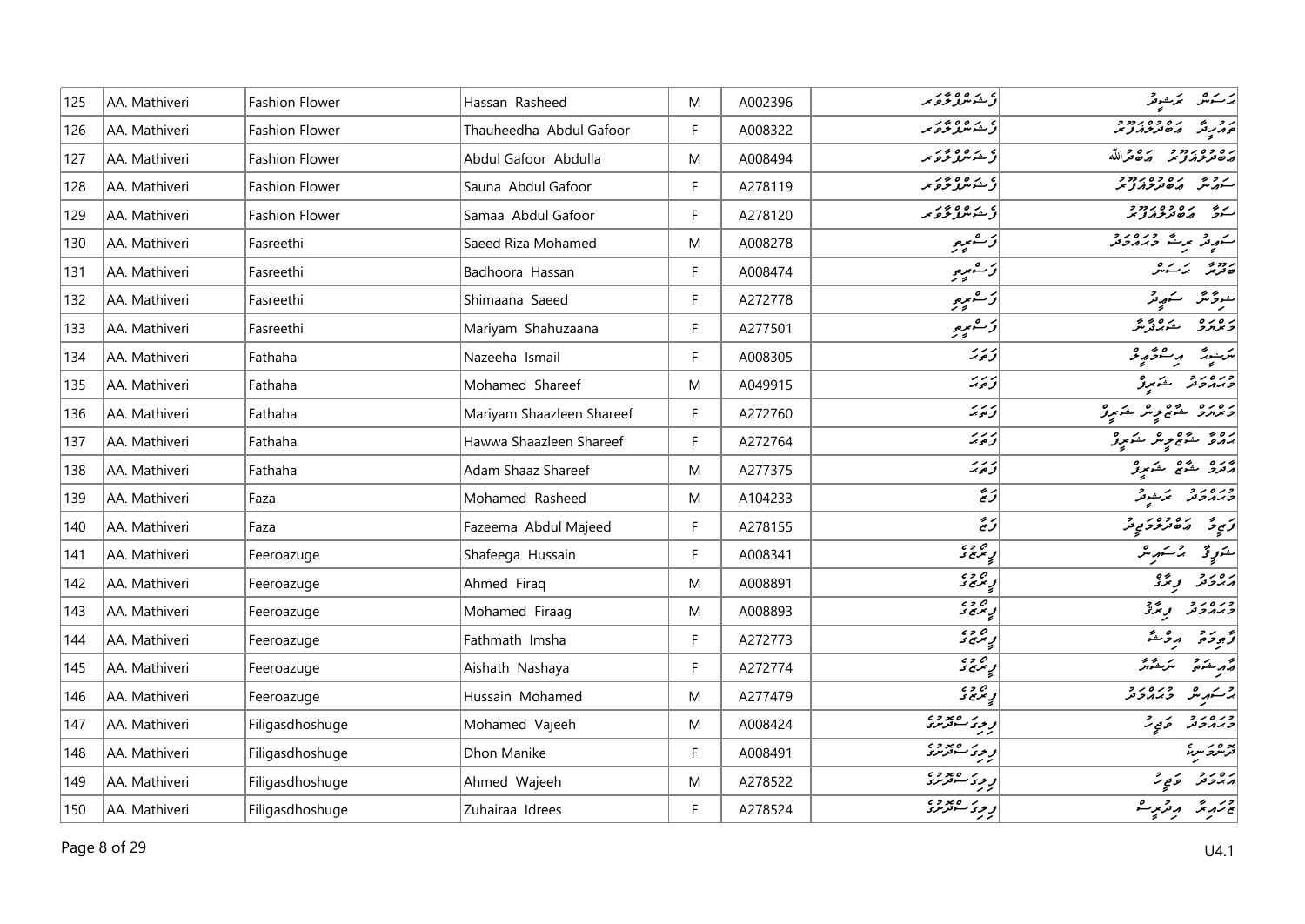| 151 | AA. Mathiveri | Fine Beach                 | Ali Fahumy                | M           | A008508 | ز <sub>مر م</sub> ر <sub>حه محر</sub> | ړې ور <sub>ود</sub>                                                                                                                                                                                                               |
|-----|---------------|----------------------------|---------------------------|-------------|---------|---------------------------------------|-----------------------------------------------------------------------------------------------------------------------------------------------------------------------------------------------------------------------------------|
| 152 | AA. Mathiveri | Fine Beach                 | Nadhisa Eysa              | F           | A278457 | ترەر شھۇ                              | شمرت پرځ<br>شر                                                                                                                                                                                                                    |
| 153 | AA. Mathiveri | Finifenmaage               | Abdulla Mohamed           | ${\sf M}$   | A008368 | و سرو مرگر <sup>ی</sup>               | - در ه ر د<br>د بر د بر د<br>ەھىراللە                                                                                                                                                                                             |
| 154 | AA. Mathiveri | Finifenmaage               | Khadeeja Ibrahim          | F           | A008370 | لو بىر ئە ھەم ئ                       | وە ئۈرۈ<br>نزەرچ                                                                                                                                                                                                                  |
| 155 | AA. Mathiveri | Finifenmaage               | Safeena Adam              | F           | A108733 | ار سره عدد د                          | پر ہ<br>مرترو<br>سەرپەتىر                                                                                                                                                                                                         |
| 156 | AA. Mathiveri | Finifenmaage               | Fathimath Zahiya          | $\mathsf F$ | A246522 | وسرو عددته                            | ا تو <sub>جو</sub> تر م<br>ىتى سەتر                                                                                                                                                                                               |
| 157 | AA. Mathiveri | Finifenmaage               | Fathimath Raushan         | F           | A272890 | و سرڈ شرچ <sup>ج</sup>                | ىر ۋىشەنئر<br>و په پر د                                                                                                                                                                                                           |
| 158 | AA. Mathiveri | Finifenmaage               | Ahmed Sajidh              | ${\sf M}$   | A278387 | ى <sub>ر سى</sub> ز مەد ئ             | د ه د د عستمد حمد حمد الله الله عن مراجع الله الله عن الله عن الله عن الله عن الله عن الله عن الله<br>الله عن الله عن الله عن الله عن الله عن الله عن الله عن الله عن الله عن الله عن الله عن الله عن الله عن الله ع<br>الله عن ا |
| 159 | AA. Mathiveri | Finifenmaage               | Ibrahim Salim             | ${\sf M}$   | A278395 | اربيد عددة                            | ەر ھەترىر <i>3</i>                                                                                                                                                                                                                |
| 160 | AA. Mathiveri | Finifenmaage               | Shafir Abdulla            | M           | A278396 | و سرڈ شرد د                           | شَرْرِ بْرُ<br>وكافرالله                                                                                                                                                                                                          |
| 161 | AA. Mathiveri | Finihiyaa                  | Abdulla Afeef             | M           | A008493 | نو سربر پژ<br><u>سبب</u>              | برە دالله پروتر                                                                                                                                                                                                                   |
| 162 | AA. Mathiveri | Finihiyaa                  | Hussain Arif              | M           | A008884 | او سربر پژ<br><u>سبب</u>              | جر س <sub>ک</sub> ر مگر                                                                                                                                                                                                           |
| 163 | AA. Mathiveri | Finihiyaa                  | Shamsiyya Ibrahim         | F           | A149680 | او سربر پژ<br>گھیسے                   | شەۋىسىدە ئە<br>ەھ ئۈرۈ                                                                                                                                                                                                            |
| 164 | AA. Mathiveri | Finihiyaa                  | Aishath Abdul Samad       | $\mathsf F$ | A278639 | و سربر پژ<br>سربر                     | ره وه بر ر د<br>پره تر پر ښور تر<br>ر<br>د گهر شکوی                                                                                                                                                                               |
| 165 | AA. Mathiveri | Foreign Villa              | Aminath Ali               | F           | A007559 | ب <sup>ى</sup> ر بىر بىرىدىگىر        | أزوينهم أربح                                                                                                                                                                                                                      |
| 166 | AA. Mathiveri | Foreign Villa              | <b>Dhon Manik</b>         | ${\sf M}$   | A122499 | ز <sub>مر</sub> تر <sub>عر</sub> دً   | پر 2 پر 2<br>ترسرپر                                                                                                                                                                                                               |
| 167 | AA. Mathiveri | Foreign Villa Irumatheebai | Azra Mohamed              | F           | A008315 | زٌ بر مثورٌ و برْدَءٍ صَو             | و رە ر د<br><i>د بە</i> گەر<br>ر ج م<br>پر فرنگ                                                                                                                                                                                   |
| 168 | AA. Mathiveri | Gadhakoalhimaage           | Sifana Ibrahim            | F           | A008299 | <br>  د ترره بروگی<br>                | سوژنئر رەمخرىي                                                                                                                                                                                                                    |
| 169 | AA. Mathiveri | Gadhakoalhimaage           | Mohamed Ziyad             | M           | A008349 | ر رە<br>ئەقدىم بورگى                  | و ره ر د<br><i>د بر</i> د تر<br>سم پڑوگر                                                                                                                                                                                          |
| 170 | AA. Mathiveri | Green Villa                | Shameema Mohamed          | $\mathsf F$ | A008359 | ە بېرى <sub>نى</sub> رىگە             | و رە ر د<br><i>د ب</i> رگرىز<br>ڪو پر                                                                                                                                                                                             |
| 171 | AA. Mathiveri | Green Villa                | Asima Mohamed             | F           | A008434 | ە بېرىئىرۇگە<br>ئ                     | ومسبوقه<br>و ره ر و<br><i>و پر</i> و تر                                                                                                                                                                                           |
| 172 | AA. Mathiveri | Green Villa                | Ali Shaheem               | M           | A008883 | و بریٹروٹر                            | ړَ په شَرِدُ                                                                                                                                                                                                                      |
| 173 | AA. Mathiveri | Green Villa                | Fathmath Leena            | F           | A276990 | ە بېرىئىرۇگە<br>ئ                     | و مر د<br>تر مور م<br>ىر پىر<br>پ                                                                                                                                                                                                 |
| 174 | AA. Mathiveri | Green Villa                | Fathimath Anoosha Mansoor | F           | A276992 | ە بېرىئر <sub>ى</sub> رگە             | ه د د د دو په ده دد و<br>زېږده پرسرت وسرب                                                                                                                                                                                         |
| 175 | AA. Mathiveri | Green Villa                | Yaameen Ibrahim           | M           | A276996 | ە بېرىتر <sub>ى</sub> رۇ              | ېژ <sub>چ</sub> بر<br>ە ھەترىر ۋ                                                                                                                                                                                                  |
| 176 | AA. Mathiveri | Green Villa                | Mohamed Shaaheen          | ${\sf M}$   | A278149 | ۇ بېرىتر <sub>ى</sub> رگە             | و ر ه ر د<br>تر بر تر تر                                                                                                                                                                                                          |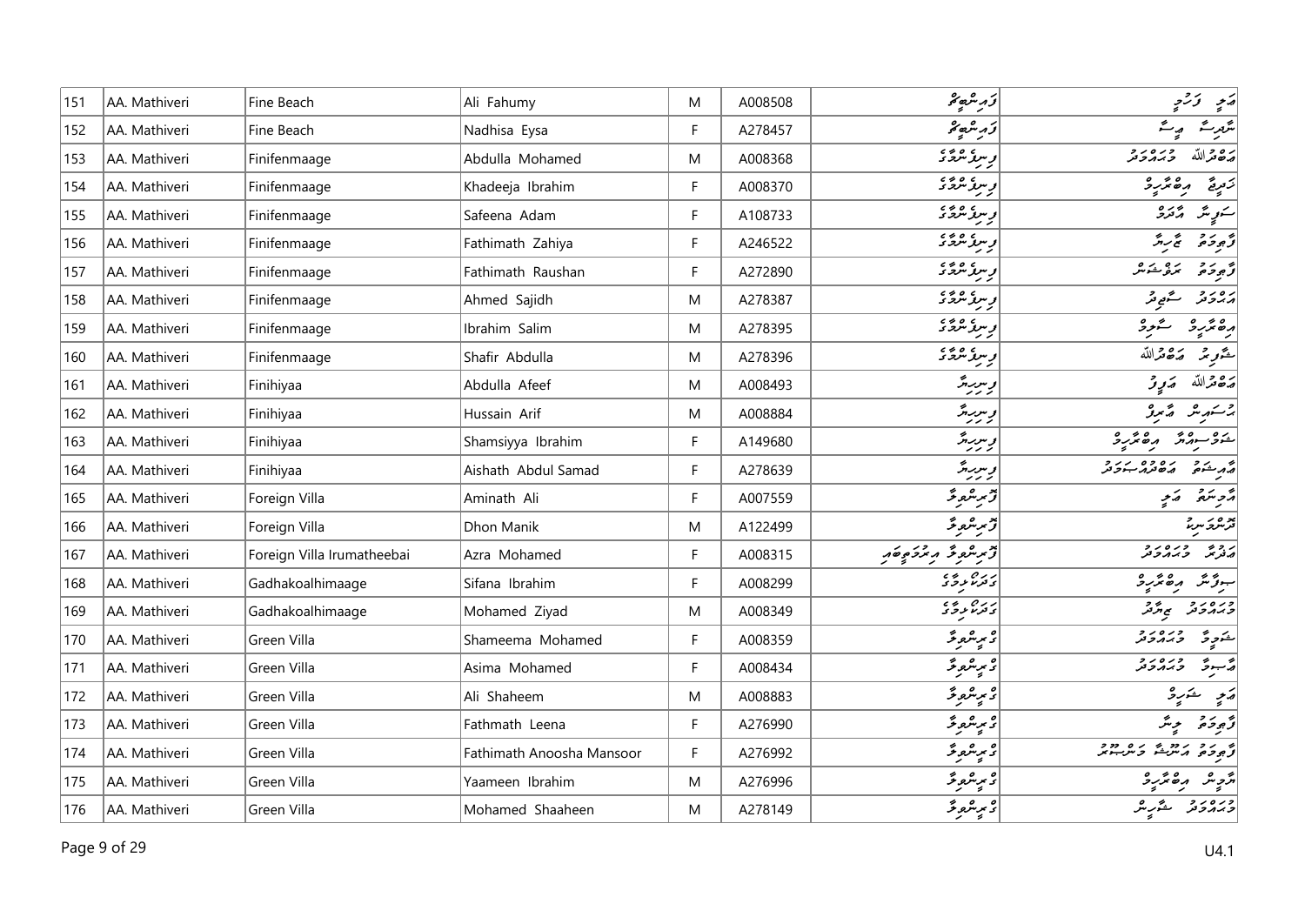| 177 | AA. Mathiveri | Green Villa     | Mansoor Moosa          | M           | A281732 | ە بېرىئر <sub>ى</sub> ر ئە                   | د مرجع ورمح                               |
|-----|---------------|-----------------|------------------------|-------------|---------|----------------------------------------------|-------------------------------------------|
| 178 | AA. Mathiveri | Green Villa     | Mohamed Maahid Mansoor | M           | A371994 | <sub>2 مې</sub> شموځه                        | ورەر د په د ره دد د<br>د برابر د برگر د س |
| 179 | AA. Mathiveri | Gultharujamaage | Mariyath Zakariyya     | F           | A008169 | و ه ر و ر د  ر<br>د <del>ن</del> ره برق تر د | בינתם ביותרת                              |
| 180 | AA. Mathiveri | Gulzaaruge      | Ali Musthafa           | M           | A008164 | و ه پر و ،<br>د نومځ مرد                     | أرو وسعوفر                                |
| 181 | AA. Mathiveri | Gulzaaruge      | Adam Ibrahim           | M           | A008173 | و ه پر و ،<br>د نومځ مرد                     | وره مصرير                                 |
| 182 | AA. Mathiveri | Gulzaaruge      | Muslima Adam           | F           | A008290 | و ه پر و ء<br>ۍ څريخ بوري                    | پور ہ<br>مرتزو<br>د مش <sub>م</sub> وژ    |
| 183 | AA. Mathiveri | Gulzaaruge      | Ibrahim Khaleel        | M           | A008293 | و ه پر و ،<br>د نومځ مور                     | ا پرځمتر پرو<br>سرچينې<br>زکوی            |
| 184 | AA. Mathiveri | Gulzaaruge      | Fathimath Zidhuma      | F           | A277012 | و ه پر و ،<br>د نومځ مرد                     | توجوحهم بي تردمح                          |
| 185 | AA. Mathiveri | Gulzaaruge      | Sifza Ibrahim          | F           | A277015 | و ه پر و ،<br>د نومځ مرد                     | $rac{1}{2}$                               |
| 186 | AA. Mathiveri | Gulzaaruge      | Mohamed Shifaan        | M           | A331249 | ا و ه پر و ء<br>ا د نومځ مور                 | و ره ر د<br><i>و پر</i> پر تر<br>ىنىدۇگىر |
| 187 | AA. Mathiveri | Handhuvareege   | Abdulla Jameel         | M           | A278484 | ئەسرەترىرىتى                                 | برە دالله تح ديڅر                         |
| 188 | AA. Mathiveri | Handhuvaru      | Ibrahim Huzaif Adam    | M           | A272754 | ر سرچ کر جر<br>مسرچونجر                      | وه عربه بازد و عربه                       |
| 189 | AA. Mathiveri | Happy Night     | Abdulla Shareef        | M           | A008295 | ر <sub>و</sub> په کره ه                      | رەت <sub>ى</sub> قىراللە ھەمپەر           |
| 190 | AA. Mathiveri | Happy Night     | Hafsa Ismail           | F           | A008393 | ء پر سَر <sub>م</sub> ھ                      | بروية المسترجية و                         |
| 191 | AA. Mathiveri | Happy Night     | Amanulla Shareef       | M           | A272781 | تجويترموهج                                   | برۇيراللە خىرىر                           |
| 192 | AA. Mathiveri | Happy Night     | Aroosha Abdulla        | $\mathsf F$ | A278021 | ء پر سَر <sub>م</sub> ھ                      | ەھىراللە<br>ىر جۇيئە                      |
| 193 | AA. Mathiveri | Happy Night     | Firusha Abdulla        | F           | A278024 | ر <sub>و</sub> په کره ه                      | ويترث وكافدالله                           |
| 194 | AA. Mathiveri | Hazeleen        | Muammar Moosa          | M           | A008445 | ئەج م <sub>ۇ</sub> پىر                       | 1322012                                   |
| 195 | AA. Mathiveri | Hazeleen        | Aishath Moosa          | F           | A008465 | ر<br>ئەقىمەسىر                               |                                           |
| 196 | AA. Mathiveri | Hazeleen        | Moosa Ali              | M           | A008503 | ئەج مەيىر<br>                                | وحث ارتماح                                |
| 197 | AA. Mathiveri | Hazeleen        | Mariyam Maisha         | F           | A049485 | ارچ <sub>مح</sub> بشر<br>                    | د ۱۵ د م شگ                               |
| 198 | AA. Mathiveri | Hazeleen        | Muaaz Moosa            | M           | A099807 | ائەمچە بىر<br>                               | ا د د ده در م                             |
| 199 | AA. Mathiveri | Hazeleen        | Fathimath Zaha Muammar | F           | A272887 | رجم په پر                                    | 3,000 10 1000                             |
| 200 | AA. Mathiveri | Hazeleen        | Rooya Yousuf           | F           | A272889 | ئەج مەيىر<br>                                | מי מי פס<br>זקוק וק                       |
| 201 | AA. Mathiveri | Heenaamaage     | Gasim Mohamed          | M           | A008297 | ر پڙھ<br>پڻ                                  | و رە ر د<br>تر پروتر<br>چونسوچ<br>ر       |
| 202 | AA. Mathiveri | Heenaamaage     | Athifa Gasim           | F           | A008308 | ر پژو <sup>ي</sup><br>په مرد د               | ە ئەبۇ ئۇسۇ                               |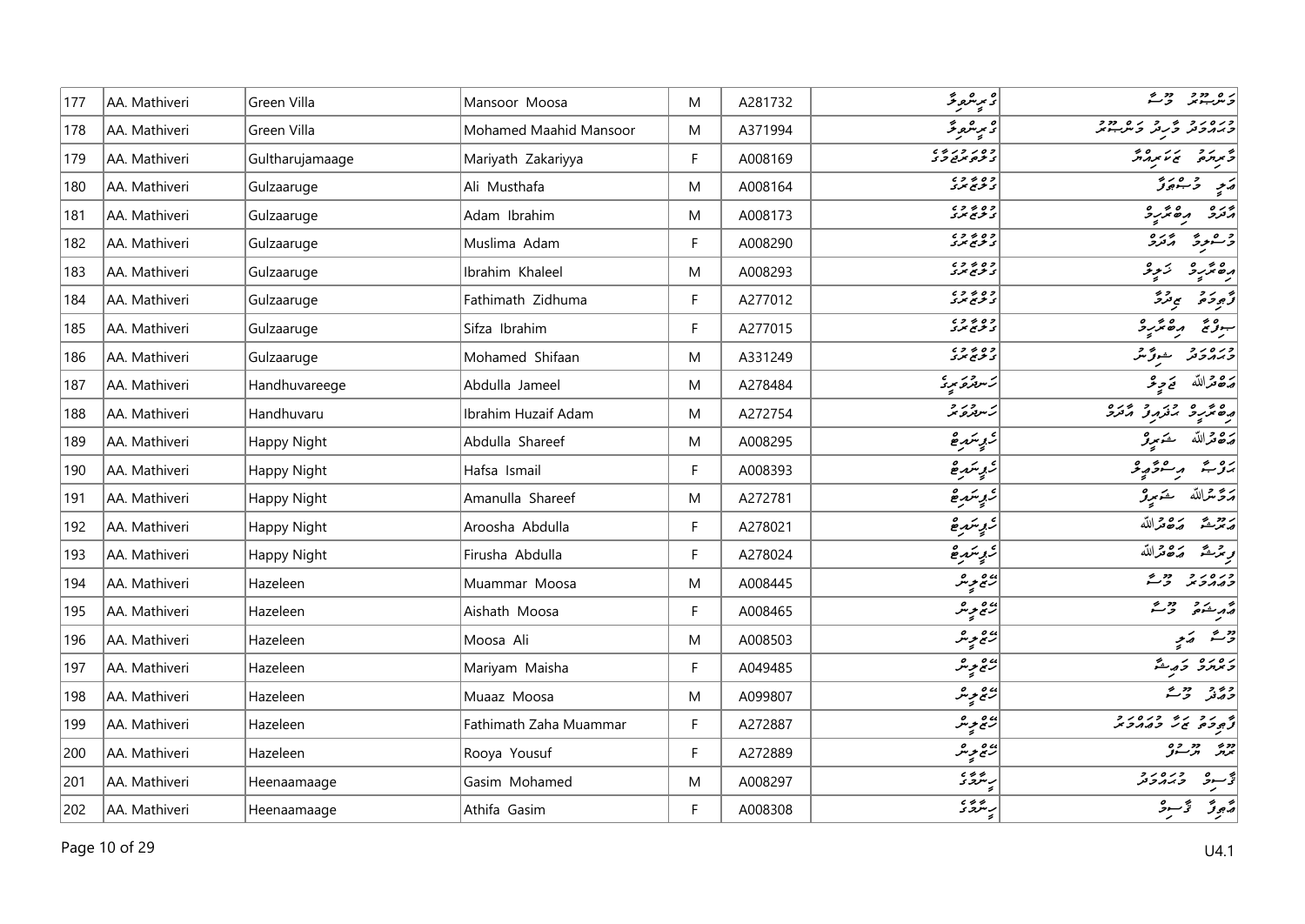| 203 | AA. Mathiveri | Heenaamaage      | Adam Sameer            | ${\sf M}$ | A008326 | ر پېژونه<br>په مترد د                           | پور ہ<br>پر تعری<br>سەھ پر              |
|-----|---------------|------------------|------------------------|-----------|---------|-------------------------------------------------|-----------------------------------------|
| 204 | AA. Mathiveri | Heenaamaage      | Zahriyya Adam          | F         | A008327 | ر پژو <sup>ي</sup>                              | پر ده<br>مرکز<br>  پر ژبر د ژ           |
| 205 | AA. Mathiveri | Heenaamaage      | Ahmed Sameer           | M         | A008388 | ر پژوي<br>په مرد د                              | دەرو سەچە                               |
| 206 | AA. Mathiveri | Heenaamaage      | Saira Gasim            | F         | A008389 | ر پېژونه<br>په مترد د                           | سەمەسىر ئۇسىرد                          |
| 207 | AA. Mathiveri | Heenaamaage      | Ismail Sameer          | M         | A277932 | ر پژوي<br>په مرد د                              | سەرپە<br>ىر سىر <i>ۇ م</i> ور           |
| 208 | AA. Mathiveri | Heenaamaage      | Mohamed Misbah         | M         | A277950 | ر پڙھ ئ                                         |                                         |
| 209 | AA. Mathiveri | Heenaamaage      | Saafira Qasim          | F         | A277953 | ر پژو <sup>ي</sup>                              | سەرپە ئۇسۇ                              |
| 210 | AA. Mathiveri | Hifaseyhage      | Shahula Adam           | F         | A008265 | رە دې بەر ،                                     | أشروق أروده                             |
| 211 | AA. Mathiveri | Hifaseyhage      | Mohamed Rasheed        | ${\sf M}$ | A009020 | رە بەيد ،                                       | و ره ر و<br><i>و پر ه</i> تر<br>بخرشوقر |
| 212 | AA. Mathiveri | Hifaseyhage      | Shaavin Rasheedh       | ${\sf M}$ | A272744 | رە ئەسىر ،                                      | كحوش كمرشوش                             |
| 213 | AA. Mathiveri | Hifaseyhage      | Maryam Shizla          | F         | A272867 | رە ئەسىر ،                                      | رەرە شەچۇ                               |
| 214 | AA. Mathiveri | Hifaseyhage      | Hawwa Shazla           | F         | A272868 | رە ئەسىر ،                                      | رە پە<br>برادى<br>شەچ ئۇ                |
| 215 | AA. Mathiveri | Hifaseyhage      | Junaadha Ali           | F         | A276946 | رە دې بەر ،<br>رەۋىسىر د                        | في ترتگر کر تر                          |
| 216 | AA. Mathiveri | Hifaseyhavaadhee | Ismail Shareef         | ${\sf M}$ | A008294 | رە ئەسەر ئەر<br>بەھ ئەسىر ئەھ                   | برڪوگيري ڪيپڙ                           |
| 217 | AA. Mathiveri | Hifaseyhavaadhee | Nasrulla Shareef       | ${\sf M}$ | A272766 | رە ئەسەر ئەر                                    | <br> سرجہ سرالله    مندمرو              |
| 218 | AA. Mathiveri | Hifaseyhavaadhee | Ibaadulla Shareef      | ${\sf M}$ | A272767 | رە ئەسەر ئەر<br>بەر ئەسىر ئەھ                   | ریح قرالله شکمبرو                       |
| 219 | AA. Mathiveri | Husnuheena Maage | Aguleema Mohamed       | F         | A008247 | ژ_شمر پر پر پر پر پر                            | كەچمى جەمدە                             |
| 220 | AA. Mathiveri | Husnuheena Maage | Aishath Zeeniyaa       | F         | A272908 | ژ_شمر پر پر پر پر پر<br>  پر سشمر پر پسر پر پر  | أَوَّ مِرْ سُوَّةٍ مَّ مِرْدً           |
| 221 | AA. Mathiveri | Husnuheena Maage | Fathimath Zidhuna      | F         | A278861 | ر مەرگە ئەم<br>ئەسەسىي شرىرى                    | أزهوخرة وترتثر                          |
| 222 | AA. Mathiveri | Husnuheena Maage | Fahudulla Abdulla      | M         | A278865 | ر مشر بر در در در در در بر<br>بر سه مربر مربو د | وروالله<br>ەھىراللە                     |
| 223 | AA. Mathiveri | Huvadhumaage     | Mohamed Siyam          | M         | A008255 | و ر و د »<br>ر و ترو د                          | ور ه ر و و ه<br>د بربرو تر سوبرو        |
| 224 | AA. Mathiveri | Huvadhumaage     | Ahmed Siyam            | M         | A008441 | و ر و د ،<br>روترو د                            | גם ג' ביותר.<br>ג' ג' ביותר             |
| 225 | AA. Mathiveri | Huvadhumaage     | Wisaama Umar           | F         | A216513 | ور و د ،<br>رو ترو <sub>ک</sub>                 | اه شیخه<br>پ<br>ور و<br>در د            |
| 226 | AA. Mathiveri | Huvadhumaage     | Ali Rimah              | ${\sf M}$ | A272786 | و ر و د ،<br>روىرو <sub>ى</sub>                 | ړې بروژ                                 |
| 227 | AA. Mathiveri | Huvadhumaage     | Fathimath Warudha      | F         | A278202 | و ر و د  ،<br>روىرو  ړ                          | وٌمودَهِ وَمِرْ                         |
| 228 | AA. Mathiveri | Huvadhumaage     | Aminath Rashida Hassan | F         | A278211 | و ر و د ،<br>روترو د                            | أأدوسهم الأراد وكالمركب                 |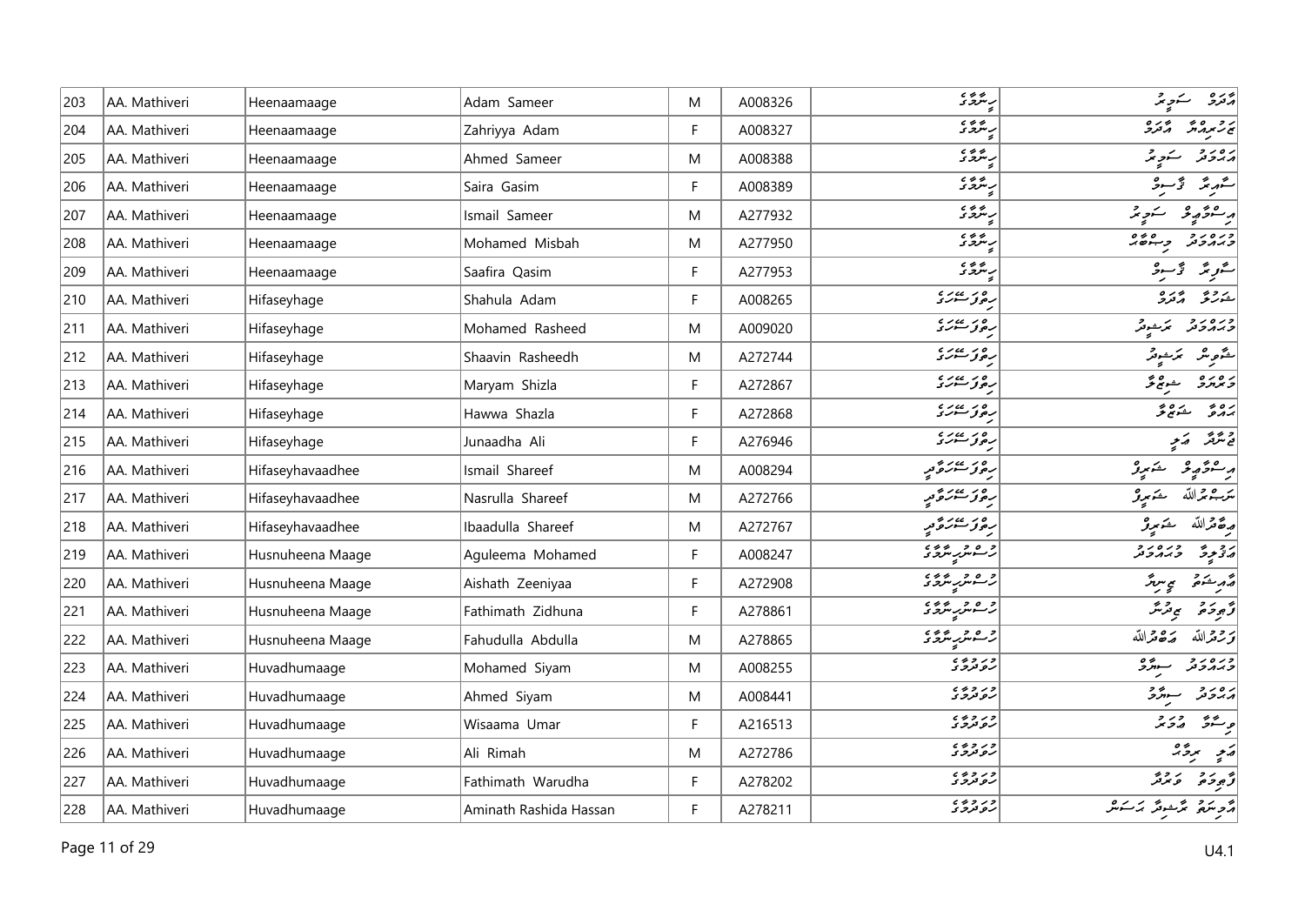| 229 | AA. Mathiveri | Iramaage       | Ahmed Ismail       | M  | A008318 | د بوره د<br>م بورگ                              | رەرد رەشۇرۇ                                                      |
|-----|---------------|----------------|--------------------|----|---------|-------------------------------------------------|------------------------------------------------------------------|
| 230 | AA. Mathiveri | Iramaage       | Haleemath Saudiyya | F. | A158167 | د برو ،<br>د برژ د                              | سە ھەمەھەر<br>بروده                                              |
| 231 | AA. Mathiveri | Iramaage       | Afsana Ahmed       | F. | A277413 | ەر بىرى                                         | رە ئەنگەر بەر د                                                  |
| 232 | AA. Mathiveri | Iramaage       | Ali Shaan          | M  | A277419 | ە ئىرىپى                                        | ىشەھر<br>ەئىچە                                                   |
| 233 | AA. Mathiveri | Irudheymaage   | Naeema Ali         | F  | A008425 | <br>  مرمزدی                                    | سمەتر<br>ئىسىم<br>ەكىپىيە                                        |
| 234 | AA. Mathiveri | Irudheymaage   | Rileena Ismail     | F. | A278671 | و ده ده د<br>در موتور د                         | برویژ<br>برقيقية                                                 |
| 235 | AA. Mathiveri | Irudheymaage   | Ali Mukhthar       | M  | A278675 | و پره پر بر<br>در جوتور پر                      | ړې د دور                                                         |
| 236 | AA. Mathiveri | Irudheymaage   | Ibrahim Mueenu     | M  | A278677 | و پر بر بر<br>در موفورس                         | ەرھ ئ <sup>ۆ</sup> رۈ<br>خەم بىر                                 |
| 237 | AA. Mathiveri | Irumatheege    | Ali Zakariyya      | M  | A008309 | ېر پر دې<br>بر بردې پي                          |                                                                  |
| 238 | AA. Mathiveri | Irumatheege    | Viruda Abdurrahman | F. | A272779 | و بر در پر<br>د برگرمو د                        | ره وه ره ده<br>پره تربر تر تر<br>ءِ بمرتمر                       |
| 239 | AA. Mathiveri | Javaahirumaage | Zulaikha Mohamed   | F  | A008373 | ریم رحمہ ی<br>  ہے جگہ مرکز ی                   | و ره ر د<br><i>د ب</i> رگرمر<br>ح ځرمر ش                         |
| 240 | AA. Mathiveri | Javaahirumaage | Madheeh Mohamed    | M  | A008378 | ر و بر و و ،<br>نح قر برد د                     | و ر ه ر و<br>تر پرتر تر<br>ىز مەرىر<br>ئ                         |
| 241 | AA. Mathiveri | Javaahirumaage | Mohamed Idrees     | M  | A008464 | ر په روپرو<br>محافظ په مرکز د                   | ورەرو مەرىپ                                                      |
| 242 | AA. Mathiveri | Javaahirumaage | Madeeha Mohamed    | F  | A008466 | پر څر پر چري<br>  پنج مر پر چر <sub>چ</sub>     | و ره ر و<br><i>و ټ</i> ه <del>و</del> تر<br>ئە تەرى <sup>س</sup> |
| 243 | AA. Mathiveri | Javaahirumaage | Anees Mohamed      | M  | A154556 | پر څر بر څر ی                                   | و رە ر د<br><i>د بە</i> گەر<br> پرسپە                            |
| 244 | AA. Mathiveri | Javaahirumaage | Fathimath Masha    | F. | A272787 | ریم رحمہ ی<br>  ہے جگہ مرکز ی                   | ۇ بوزى<br>ر گرنگر                                                |
| 245 | AA. Mathiveri | Javaahirumaage | Aisath Maaha       | F. | A272788 | پر څر پر چري                                    | ە ئەرىشى ئ                                                       |
| 246 | AA. Mathiveri | Javaahirumaage | Imad Mohamed       | M  | A278317 | پر څر پر چري<br>  پنج مر پر چر <sub>ک</sub>     | ەردىمە<br>و رە ر د<br>تر پروتر                                   |
| 247 | AA. Mathiveri | Karankaage     | Hussain Inaz       | M  | A008338 | ر ر ه و د ،<br>ما <del>ب</del> ر سربا د         | برسكريثر أريثي                                                   |
| 248 | AA. Mathiveri | Karankaage     | Gareeba Moosa      | F  | A008397 | ر ر ه و و ،<br>ما <del>ب</del> رمبر <i>دا</i> د | دو مح<br>تر <sub>مو</sub> رة<br>تر مورة                          |
| 249 | AA. Mathiveri | Karankaage     | Mohamed Fayaz      | M  | A008399 | ر ر ه و و ،<br>ما ترس د د                       | ورەرو روم                                                        |
| 250 | AA. Mathiveri | Karankaage     | Aishath Riyaza     | F  | A278078 | ر ر ه و د ،<br>ما بر سرد د                      | وكرمشكم بروكج                                                    |
| 251 | AA. Mathiveri | Karankaage     | Imazaa Jaufaru     | F  | A278085 | ر ر ه و د ،<br>ما <del>ب</del> ر سربا د         | ورځ ځه ور                                                        |
| 252 | AA. Mathiveri | Karankaage     | Hassan Sinaz       | M  | A278109 | ر رەپەر<br>مايىرىنزىرى                          | سەمئىي<br>برسەشر                                                 |
| 253 | AA. Mathiveri | Karankaage     | Adam Inaz          | M  | A278112 | ر ره ۶۵<br>ما بر مرما د                         | ويتزج<br>په ره<br>د ترو                                          |
| 254 | AA. Mathiveri | Karankaage     | Ahmed Inaaz        | M  | A278121 | ر ر ه و د ،<br>ما بر سرد د                      | رەر دىگە                                                         |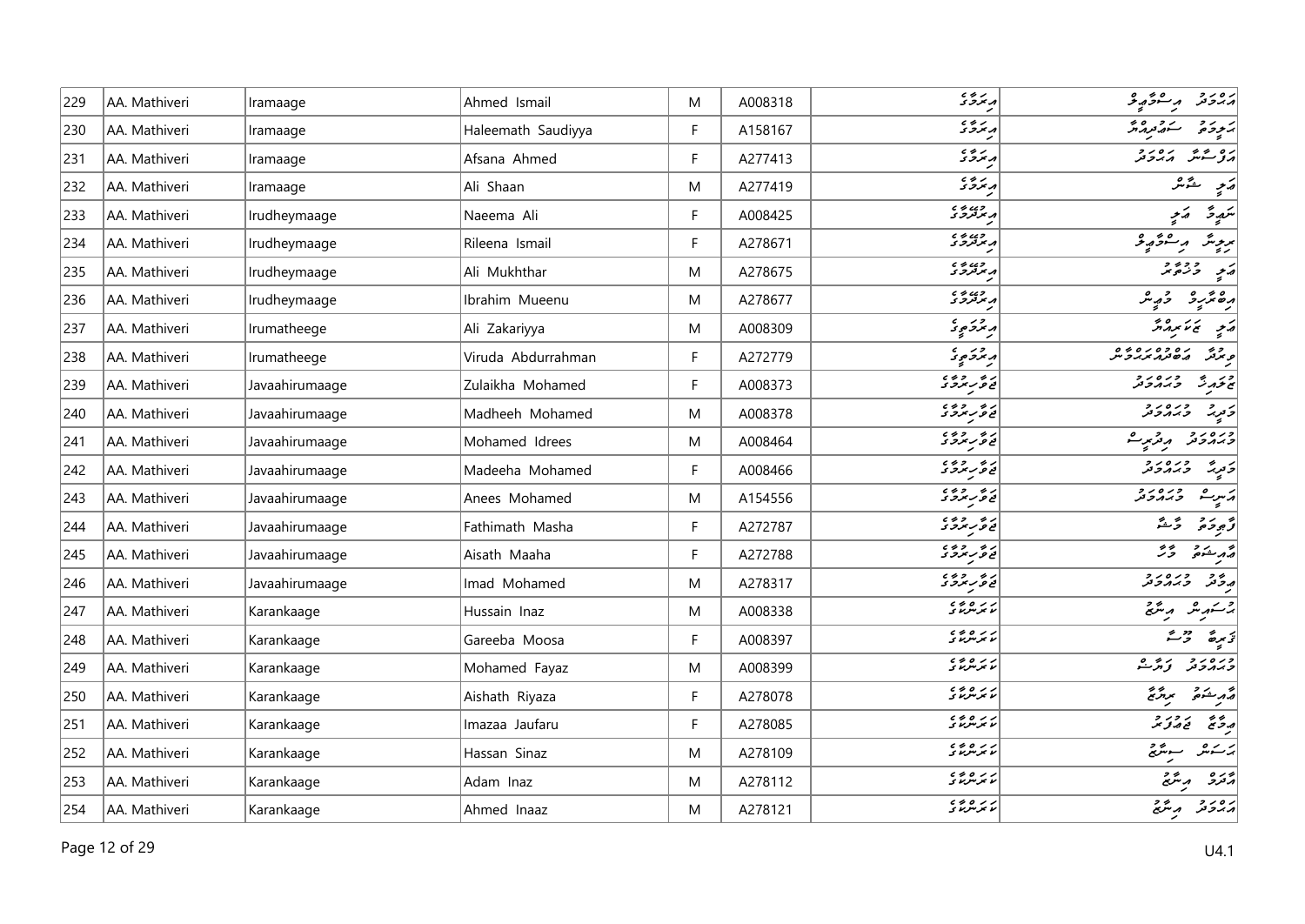| 255 | AA. Mathiveri | Kulhibalaage      | Ahmed Shakir           | M         | A008371 | د بر د ه<br>  ما د ه څر                          | رەر ئەسىمى<br>مەركى ئىسىمى                                                                                                                                                                                                          |
|-----|---------------|-------------------|------------------------|-----------|---------|--------------------------------------------------|-------------------------------------------------------------------------------------------------------------------------------------------------------------------------------------------------------------------------------------|
| 256 | AA. Mathiveri | Kulhibalaage      | Zahuriyya Abdul Kareem | F         | A008375 | د ر د د ،<br>را د تا تر د                        | י כ פ מ י פני י פי                                                                                                                                                                                                                  |
| 257 | AA. Mathiveri | Kulhibalaage      | Abdulla Hafil          | M         | A272885 | و رکھ بری<br>ما نورہ مور                         | رە دالله گروگ                                                                                                                                                                                                                       |
| 258 | AA. Mathiveri | <b>Lily Night</b> | Hussain Sabah          | M         | A008409 | <br>دیوسکه هج                                    | 22 مريد سنقد                                                                                                                                                                                                                        |
| 259 | AA. Mathiveri | Lily Night        | Sabira Moosa           | F         | A008482 | وويئدة                                           | $27 - 70 - 7$                                                                                                                                                                                                                       |
| 260 | AA. Mathiveri | Maajehige         | Ibrahim Shareef        | M         | A007298 | انو چې کړي<br>افريقي کړي                         | رە ئەر ئىسىر                                                                                                                                                                                                                        |
| 261 | AA. Mathiveri | Maajehige         | Ahmed Hassan           | ${\sf M}$ | A007300 | ی ځ ځ ر ځ<br>د ځم                                | رەرو برسكى                                                                                                                                                                                                                          |
| 262 | AA. Mathiveri | Maajehige         | Hussain Shareef        | M         | A008426 | ه و د د کا<br>مرگ مرگ                            | المرسكور متكافير في المحدد المحدد المحدد المحدد المحدد المحدد المحدد المحدد المحدد المحدد المحدد الم<br>المحدد المحدد المحدد المحدد المحدد المحدد المحدد المحدد المحدد المحدد المحدد المحدد المحدد المحدد المحدد المحد<br>المحدد ال |
| 263 | AA. Mathiveri | Maajehige         | Nazeefa Ahmed          | F         | A277350 | لځ چې د پ<br> خلص سرچ                            | تتهورٌ مَدَوَّ مَد                                                                                                                                                                                                                  |
| 264 | AA. Mathiveri | Malas             | Fauziyya Moosa         | F         | A008272 | ىز ئە                                            | أزمي مهر وحث                                                                                                                                                                                                                        |
| 265 | AA. Mathiveri | Malasge Aage      | Adhila Adam            | F         | A008264 | ر ر مړي و ،<br>تر تر د د د                       | درو دره                                                                                                                                                                                                                             |
| 266 | AA. Mathiveri | Malasge Aage      | Ahmed Rasheed          | ${\sf M}$ | A008314 | پر په ه و و و<br>  <del>په نوب</del> مرد و       | رەر تەرىپىدۇ.<br>مەركى تەش <sub>ە</sub> ر                                                                                                                                                                                           |
| 267 | AA. Mathiveri | Malasge Aage      | Hamdhoon Rasheed       | M         | A272758 | ر ر مړيو <sup>ء</sup> ِ<br>5 <del>گر</del> سوه د | ره دو د سر سر در در در استاندار<br>  را در در سر سر سر در سر                                                                                                                                                                        |
| 268 | AA. Mathiveri | Malasge Aage      | Mohamed Shafuraaz      | ${\sf M}$ | A276955 | ر ر مړي و ،<br>تر تر د د د                       | وره رو ده وه<br><i>وبردونډ</i> شوربرج                                                                                                                                                                                               |
| 269 | AA. Mathiveri | Mathihaa          | Fathimath Yoosuf       | F         | A008401 | ئە ھ <sub>ۇ</sub> ر                              | أو بر د دوه                                                                                                                                                                                                                         |
| 270 | AA. Mathiveri | Mathihaa          | Faiz Hassan            | ${\sf M}$ | A008404 | ىز ەرگە<br>م                                     | توریح برسک                                                                                                                                                                                                                          |
| 271 | AA. Mathiveri | Mathihaa          | Ali Rameez             | M         | A008415 | ىر مۇرگە<br>مەس                                  |                                                                                                                                                                                                                                     |
| 272 | AA. Mathiveri | Mathihaa          | Sameeha Hassan         | F         | A008476 | خامويرٌ                                          | سكوك الكاشكر                                                                                                                                                                                                                        |
| 273 | AA. Mathiveri | Mathihaa          | Haaroon Hassan         | M         | A278509 | ځ جو ش                                           | <u>وده رئی که</u>                                                                                                                                                                                                                   |
| 274 | AA. Mathiveri | Meenaazu          | Ali Riza Mohamed       | M         | A008408 | حريثر فلمح                                       | ړې برگ دره در                                                                                                                                                                                                                       |
| 275 | AA. Mathiveri | Meenaazu          | Khairunnisa            | F         | A008483 | حریثر تح                                         | تەرىپە ئىرگ                                                                                                                                                                                                                         |
| 276 | AA. Mathiveri | Meenaazu          | Ibrahim Imran          | ${\sf M}$ | A128230 | حريثر فلمح                                       | رە ئەر ئەر ئەر                                                                                                                                                                                                                      |
| 277 | AA. Mathiveri | Meenaazu          | Adam Imran             | ${\sf M}$ | A278580 | حريثرمج                                          | وره وويرس                                                                                                                                                                                                                           |
| 278 | AA. Mathiveri | Minivan Asseyri   | Ahmed Agil             | M         | A008421 | حەسى ھەرەر مەسىر<br>مەسىر ھەمدىر كىشىر           | رەر دۇر                                                                                                                                                                                                                             |
| 279 | AA. Mathiveri | Minivan Asseyri   | Hawwa Abdulla          | F         | A008422 | حەسى ھەدەرى<br>مەسىر ھەدەر كىشىر                 | بروء روورالله                                                                                                                                                                                                                       |
| 280 | AA. Mathiveri | Minivan Asseyri   | Saada Abdul Samad      | F         | A008496 | دېبرې مرد منصبر<br>  دېبرې مرد کر ک              | ر ده ده ده وه ر ر د<br>سوړنگر در ه تورم سور تو                                                                                                                                                                                      |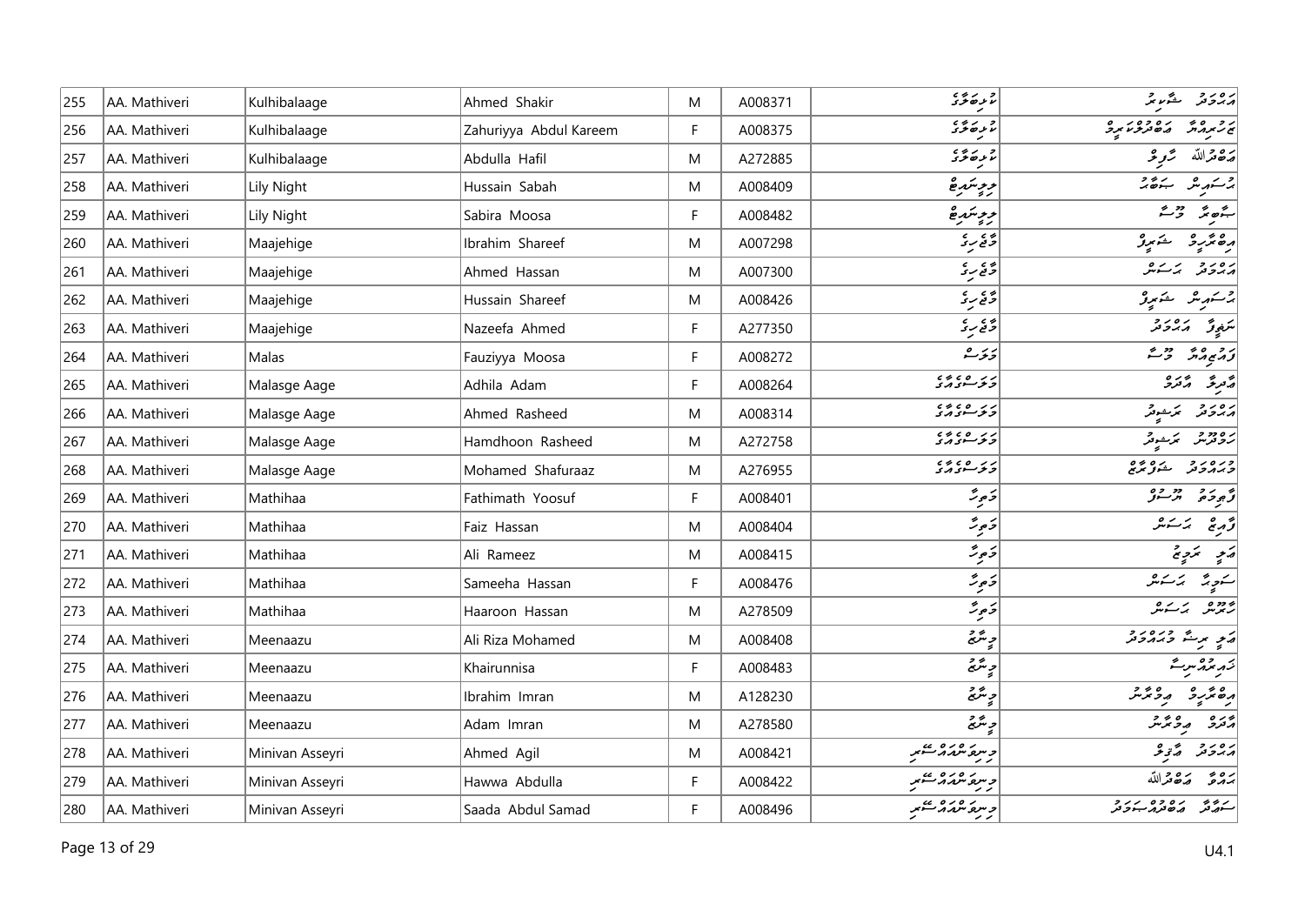| 281 | AA. Mathiveri | Minivan Asseyri | Hussain Shamil     | M           | A008514 | حەسى ھەرە يىم<br>كەن ھەمدەر سىمبر   | برسكهر شاهر ومحر                                    |
|-----|---------------|-----------------|--------------------|-------------|---------|-------------------------------------|-----------------------------------------------------|
| 282 | AA. Mathiveri | Minivan Asseyri | Faisal Abdul Samad | M           | A278654 | احەسى مەدەبىيە<br>كەن سىدە سىمىر    | وكرسنو مقدم بردد                                    |
| 283 | AA. Mathiveri | Moonimaage      | Salma Ismail       | F           | A008394 | دو<br>وسرچر                         | لتذويح ومستوجبو                                     |
| 284 | AA. Mathiveri | Moonimaage      | Ahmed Vishaam      | M           | A158446 | دو په په په<br>د سرچ د              | برەرد پەشكى                                         |
| 285 | AA. Mathiveri | Moonimaage      | Aishath Fazna      | $\mathsf F$ | A159187 | دو<br>وسرچر                         | ۇرشۇ زېڭر                                           |
| 286 | AA. Mathiveri | Moonimaage      | Aminath Rasheeda   | $\mathsf F$ | A236865 | دو په په<br>د سرچ د                 | أأترجع أترسيق                                       |
| 287 | AA. Mathiveri | Moonimaage      | Imthiyaz Ahmed     | M           | A278011 | دو په په<br>تر سرچ <sub>ک</sub>     | תכתחים המכת                                         |
| 288 | AA. Mathiveri | Moonimaage      | Ali Shafiu         | M           | A278019 | دو<br>ترسرچری                       | ړنې څروړ .<br>دغې شرور .<br>دغې د ددې               |
| 289 | AA. Mathiveri | Moonimaage      | Azleena Ahmed      | F           | A278020 | ود سرچ ی<br>تر سرچ <sub>ک</sub>     |                                                     |
| 290 | AA. Mathiveri | Moonimaage      | Mausoom Ahmed      | M           | A278027 | ود سرچ <sub>ک</sub>                 | ر و دوه<br>ژهرسوژ<br>برورو                          |
| 291 | AA. Mathiveri | Morning Villa   | Shaheema Moosa     | F           | A008317 | <sup>ج</sup> سرىندى <sub>قر</sub> ۇ | شەرىخ ئۆسكە                                         |
| 292 | AA. Mathiveri | Morning Villa   | Ahmed Siraj        | M           | A008882 | <sup>م</sup> ەسرىنىڭ <i>م</i> وقە   | رەر ئەر ئەرەم<br>مەركى ئىس                          |
| 293 | AA. Mathiveri | Morning Villa   | Fathimath Sara     | F           | A277295 | وسرهمو وقر                          | دُوره شد                                            |
| 294 | AA. Mathiveri | Mustharee Hiyaa | Wadeefa Ibrahim    | F           | A008339 | د صمنو پر برگر                      | وَمِرِزٌ مِعْمَدٍ و                                 |
| 295 | AA. Mathiveri | Mustharee Hiyaa | Azleef Mohamed     | M           | A091936 | د مشتموس برگر<br>مرسموس             | גם כל כלחכת                                         |
| 296 | AA. Mathiveri | Mustharee Hiyaa | Azmeel Mohamed     | M           | A091937 | <mark>خر صفوسپ سرمگر</mark>         | גַ בְּבַ בְּבוֹ בְּבֵע                              |
| 297 | AA. Mathiveri | Mustharee Hiyaa | Shazulifa Mohamed  | F           | A277056 | د مصنع به برگر<br> -<br> -          | ے پ <sup>ے</sup> مرق<br>و رە ر د<br><i>د بە</i> پەر |
| 298 | AA. Mathiveri | Mustharee Hiyaa | Haisham Ali        | M           | A404738 | ا ده موسی <i> ب</i> رگر             | بمركو كالمح                                         |
| 299 | AA. Mathiveri | Musthareege     | Fathimath Sizuna   | F           | A160246 | د مصر<br>د سوه پېړۍ                 | سوچينگر<br>ۇ بوزى                                   |
| 300 | AA. Mathiveri | Nadhuva         | Fathimath Waheedha | F           | A008420 | ر و ه<br>سربرو                      | وَّجِوحَةً وَرِيَّزَ                                |
| 301 | AA. Mathiveri | Nadhuva         | Ismail Athif       | M           | A008500 | ر و ه<br>سربر <i>ه</i>              | وحقوقه مقوق                                         |
| 302 | AA. Mathiveri | Naseemeemanzil  | Moosa Hassan       | M           | A007294 | ىئەس <sub>ىۋ</sub> ئەنگە بىر        | وحدثة الجاسكونش                                     |
| 303 | AA. Mathiveri | Naseemeemanzil  | Adam Naseem        | M           | A152504 | ىئەسىرە ئىرى<br>سىر                 | أرتدو سرَبِ و                                       |
| 304 | AA. Mathiveri | New Star        | Amira Adam         | F           | A008166 | سرتر شڪ تعر                         | ړ په په کارو                                        |
| 305 | AA. Mathiveri | New Star        | Mohamed Shaahid    | M           | A008396 | سرتر شڪ تعر                         | ورەرو شرىر                                          |
| 306 | AA. Mathiveri | New Star        | Naaif Mohamed      | M           | A277059 | سرز شقع سر                          | شرو ورەرو                                           |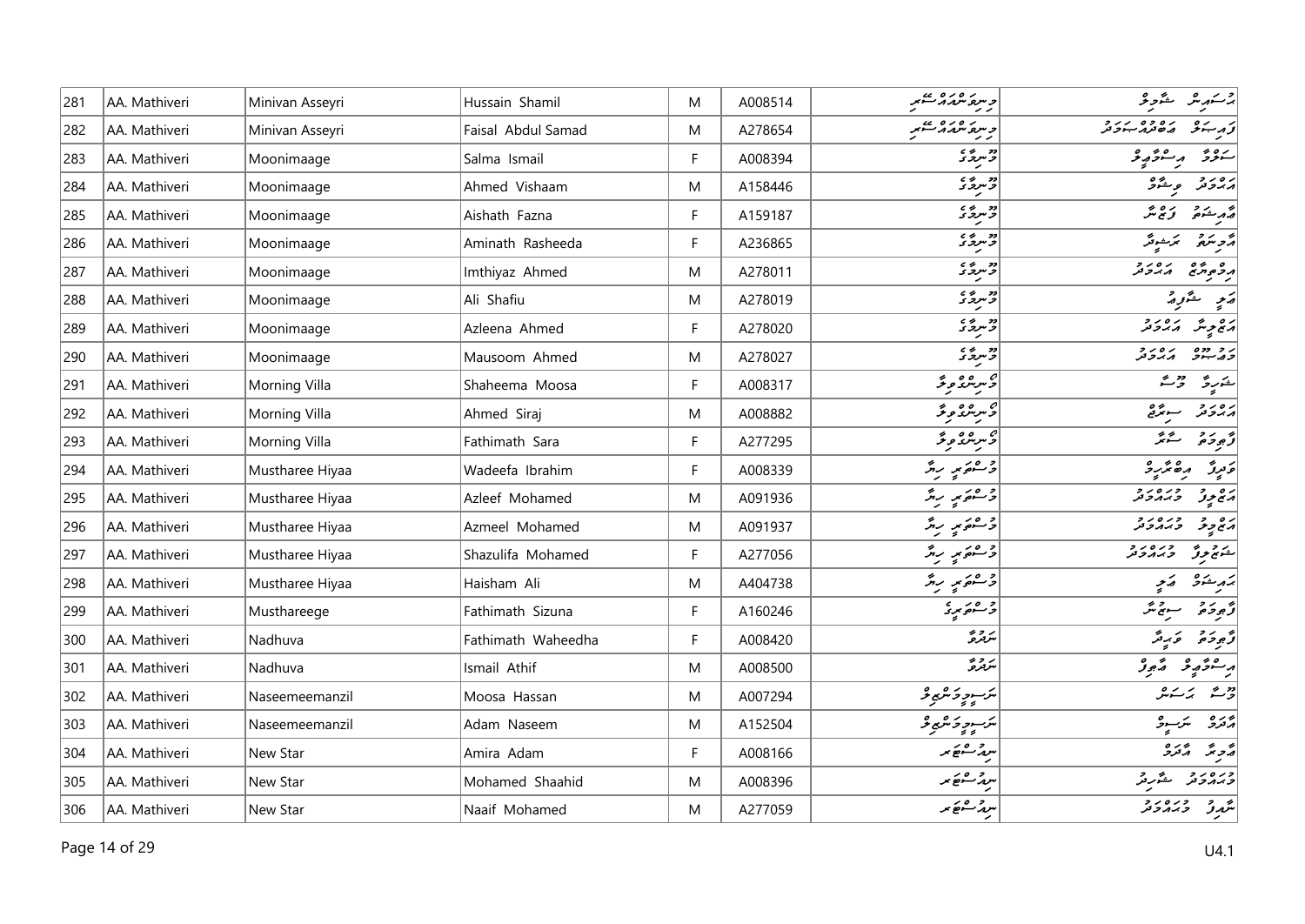| 307 | AA. Mathiveri | New Star          | Hawwa Inasa            | F         | A277063 | سرتر شوئع بر                                                                                  | ىرىتزىتە<br>ر ه و<br>پروگ                                                                         |
|-----|---------------|-------------------|------------------------|-----------|---------|-----------------------------------------------------------------------------------------------|---------------------------------------------------------------------------------------------------|
| 308 | AA. Mathiveri | New Star          | Ali Naafizu            | M         | A277078 | سرز شۇير                                                                                      | د <sup>ر</sup> م شرد                                                                              |
| 309 | AA. Mathiveri | Night Rose        | Saeeda Mohamed         | F         | A008298 | يتروغوث                                                                                       | و ره ر و<br>تر پر ژمر<br>سَورٍ قَدْ                                                               |
| 310 | AA. Mathiveri | Night Rose        | Aminath Jamsheeda      | F         | A224219 | $\boxed{\underbrace{\mathcal{L}\mathcal{L}\mathcal{L}\mathcal{L}}_{\mathcal{L}\mathcal{L}}}.$ | أأدخر وأستحاف والمستحر                                                                            |
| 311 | AA. Mathiveri | Night Rose        | Suneedha Abdul Muhusin | F         | A277870 | لتروحونه                                                                                      | ره وه وه مره<br>پره ترو تر سرس                                                                    |
| 312 | AA. Mathiveri | Night Rose        | Aminath Siyada         | F         | A277873 | يتروه عرشه                                                                                    |                                                                                                   |
| 313 | AA. Mathiveri | <b>Night Rose</b> | Ali Sham               | M         | A277879 | لتروغر                                                                                        | $\begin{array}{cc} \overline{\mathcal{L}} & \mathcal{L} \\ \mathcal{L} & \mathcal{L} \end{array}$ |
| 314 | AA. Mathiveri | Night Rose        | Umair Shihab           | ${\sf M}$ | A297388 | سَرِءٍ يُرْتَّ                                                                                |                                                                                                   |
| 315 | AA. Mathiveri | Nikahiyaa         | Ismail Rauf            | M         | A008390 | سرىئە سەنتىر                                                                                  |                                                                                                   |
| 316 | AA. Mathiveri | Nikahiyaa         | Fathulla Hameez        | M         | A022258 | مىرىدىكە<br>مەسىر                                                                             | ترجع الله كرج مح                                                                                  |
| 317 | AA. Mathiveri | Nikahiyaa         | Shadiya Umar           | F.        | A100764 | مىرىدىكە<br>مەسىر                                                                             | شگورنگر اور در د                                                                                  |
| 318 | AA. Mathiveri | Nikahiyaa         | Aishath Shafa          | F         | A277650 | مىرىدىكە<br>مەسىر                                                                             |                                                                                                   |
| 319 | AA. Mathiveri | Nikahiyaa         | Saushan Ismail         | F         | A280750 | سربأ ربثه                                                                                     | سەر شەش رەھ ئەر ئو                                                                                |
| 320 | AA. Mathiveri | Nooraaneefehi     | Abdulla Naeem          | M         | A008249 | دور<br>مرتز میرو <sub>س</sub> ر                                                               | أصفعه الله سمعي                                                                                   |
| 321 | AA. Mathiveri | Nooraaneefehi     | Aminath Zareera        | F         | A142382 | لتربر<br>مربر موکر                                                                            | أأترجع تجميعه                                                                                     |
| 322 | AA. Mathiveri | Nooraaneefehi     | Ahmed Naeem            | M         | A276944 | ەدە يەر<br>ئىرىگە يولىر                                                                       | أرور ومنتصر والمحمدة المستحدة                                                                     |
| 323 | AA. Mathiveri | Ranfaru           | Hassan Zareer          | M         | A008303 | ىر ھەر ج                                                                                      | برسكس تجارير                                                                                      |
| 324 | AA. Mathiveri | Ranfaru           | Nahida Abdulla         | F         | A008358 | ىر ھەر جە                                                                                     | م <i>تَّرْبِتَرَ 1</i> 50 مِحْرَاللَّه                                                            |
| 325 | AA. Mathiveri | Ranfaru           | Nihada Hassan          | F.        | A278176 | ىر مەر جە                                                                                     | سرچم پرستانگر                                                                                     |
| 326 | AA. Mathiveri | Rasthari          | Badhuruddeen Mohamed   | M         | A008248 | ابر حقم بر                                                                                    | נככם נגדים במחבת<br>סתיבת ניידי במחבת                                                             |
| 327 | AA. Mathiveri | Rasthari          | Ahmed Sinaz            | M         | A148521 | برعوبر                                                                                        | رەرو سوشتىر                                                                                       |
| 328 | AA. Mathiveri | Rasthari          | Mohamed Fawaaz         | M         | A276950 | بئر شفوس                                                                                      | כנסנכ נבב<br>כג <i>ו</i> בב נפש                                                                   |
| 329 | AA. Mathiveri | Rasthari          | Sinaza Baduru          | F         | A278133 | ىر مەمۇبىر<br>مەسىم <i>ۇ</i> بىر                                                              | سەندى ھەرىر                                                                                       |
| 330 | AA. Mathiveri | Reef Villa        | Abdul Raoof Adam       | M         | A008306 | ىرىۋە ئ <sup>ۇ</sup>                                                                          | ر ٥ ٥ ٥ ر دو ٥<br>۵ ک تو ۸ مورم تو<br>پور ہ<br>مرکزو                                              |
| 331 | AA. Mathiveri | <b>Reef Villa</b> | Ahmed Jinah            | M         | A278338 | ىرىۋە ئە                                                                                      | أرور و محمد                                                                                       |
| 332 | AA. Mathiveri | Reef Villa        | Aminath Zoona          | F         | A278342 | ىردۇرۇ                                                                                        | أأروسه فليحمد                                                                                     |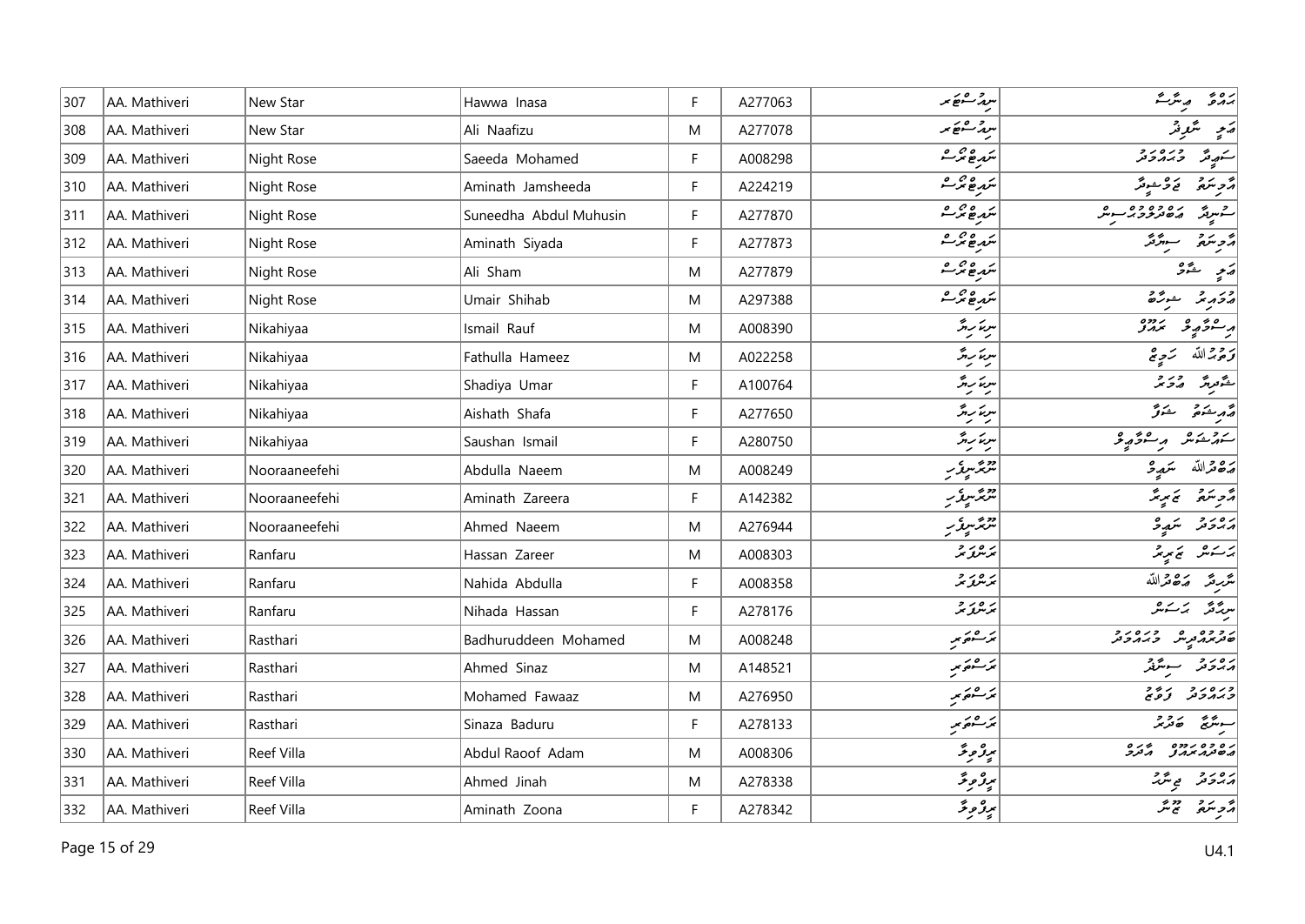| 333 | AA. Mathiveri | Reef Villa         | Ali Asim Abdul Raoof | M         | A278351 | ىردۇرۇ                                   | ה ה הליים מסינת מחי                                     |
|-----|---------------|--------------------|----------------------|-----------|---------|------------------------------------------|---------------------------------------------------------|
| 334 | AA. Mathiveri | <b>Rest Garden</b> | Sakeeba Moosa        | F         | A008332 | ې مەھ پەر ھ<br>بر سىزدى ئاس              | $\begin{bmatrix} 2 & 2 & 2 \\ -2 & 2 & 2 \end{bmatrix}$ |
| 335 | AA. Mathiveri | Rest Garden        | Mohamed Nawaz        | M         | A277388 | ې مەھ پەرە<br>ئىرسىۋې كەنتى              | כנסנכ נבב<br>כגובב תפש                                  |
| 336 | AA. Mathiveri | Rest Garden        | Aishath Sheereen     | F         | A277398 | ې ده ورسې<br>تر سوچ د نو تر              | و<br>د گرېشو ه<br>ے پر مگر<br>پر پر                     |
| 337 | AA. Mathiveri | Rest Garden        | Ilyas Ibrahim        | M         | A278123 | ې ده ورسېږي<br>تر سره <sub>کړ</sub> ې تر |                                                         |
| 338 | AA. Mathiveri | Reyvilla           | Mohamed Zahir        | M         | A008276 | تَدَّهِ قَرْ                             | ورەرو ئەرىر                                             |
| 339 | AA. Mathiveri | Reyvilla           | Zuhura Ali           | F         | A008280 | تَدَّهِ قَر                              | ج حريجه - مركبة به                                      |
| 340 | AA. Mathiveri | Reyvilla           | Nashida Abdulla      | F         | A008342 | عرّمرمَّرَ<br> -<br>                     | يَرْشِع <i>ِ مَنْ</i> مَدَّةَ مِنْ اللَّهُ              |
| 341 | AA. Mathiveri | Reyvilla           | Hussain Haisham      | M         | A272772 | مَدْحِر مَحْه                            | برسكريش كرميكو                                          |
| 342 | AA. Mathiveri | Reyvilla           | Aqeedha Mohamed      | F         | A277429 | مَرْحر مَّرَ                             | دَ پِیْس حیدہ دی د                                      |
| 343 | AA. Mathiveri | Reyvilla           | Ali Zidhan           | M         | A372516 | مَرْحر مَّرَ                             | أەسمجە فرىقرىتر                                         |
| 344 | AA. Mathiveri | Riveli             | Mohamed Shahid       | M         | A008361 | برة و                                    | ورەرو ئەرو                                              |
| 345 | AA. Mathiveri | Riveli             | Hassan Ali           | M         | A008364 | برۂعر                                    | ترستانلار الأبور                                        |
| 346 | AA. Mathiveri | Riveli             | Yumna Hassan         | F         | A008377 | برۂع                                     | ىرۋىتر بركىتر                                           |
| 347 | AA. Mathiveri | Riveli             | Asfeen Hassan        | F         | A008438 | برۂعر                                    | ئەسىر يەر ئەسكەنلەر                                     |
| 348 | AA. Mathiveri | Riveli             | Ahmed Shahbad        | ${\sf M}$ | A008440 | برة و                                    | ره رو دره ۶۶<br>م.رونر څنگړه تر                         |
| 349 | AA. Mathiveri | Riveli             | Hussain Assadh       | M         | A278304 | برۂعر                                    | ج سکهر مگر میگر مردم                                    |
| 350 | AA. Mathiveri | Riveli             | Ibrahim Ashraf       | M         | A278307 | برۂ م                                    | رە ئەر ئەشىر                                            |
| 351 | AA. Mathiveri | <b>Riveli</b>      | Ali Shah Hassan      | M         | A278308 | برءٌ مِر                                 | أمام المشرح بالتكس                                      |
| 352 | AA. Mathiveri | Rose Mead          | Wafira Muneer        | F         | A008889 | ە ە ھ<br>ئىرىم چە ق                      |                                                         |
| 353 | AA. Mathiveri | Rose Mead          | Riasa Ali            | F         | A278469 | 0 ه.<br>  مربع ح <sub>و</sub> ي          |                                                         |
| 354 | AA. Mathiveri | Sakeenaa Manzil    | Ali Naseem           | ${\sf M}$ | A008412 | سەر بۇر ئەرىج ب <sup>ى</sup> ر           |                                                         |
| 355 | AA. Mathiveri | Sakeenaa Manzil    | Fazeel Ibrahim       | ${\sf M}$ | A008414 | سەرپەتىرىقى <sub>ت</sub> و               | ە ھەترىر ۋ<br>ۇخۇ                                       |
| 356 | AA. Mathiveri | Sakeenaa Manzil    | Nasheeda Ibrahim     | F         | A008485 | ى <i>سىر مەڭرىكى بى</i>                  | <br> سرجونژ<br> <br>ەرھ ئ <sup>ۆ</sup> ر ۋ              |
| 357 | AA. Mathiveri | Sakeenaa Manzil    | Sakeena Abdulla      | F         | A008492 | سەر ئىرى ئىرى ئى                         | ەھىراللە<br>سەر پىتىر                                   |
| 358 | AA. Mathiveri | Sakeenaa Manzil    | Kamal Ibrahim        | ${\sf M}$ | A278514 | سىر مەترىكى بىر ق                        | 5, 80, 351                                              |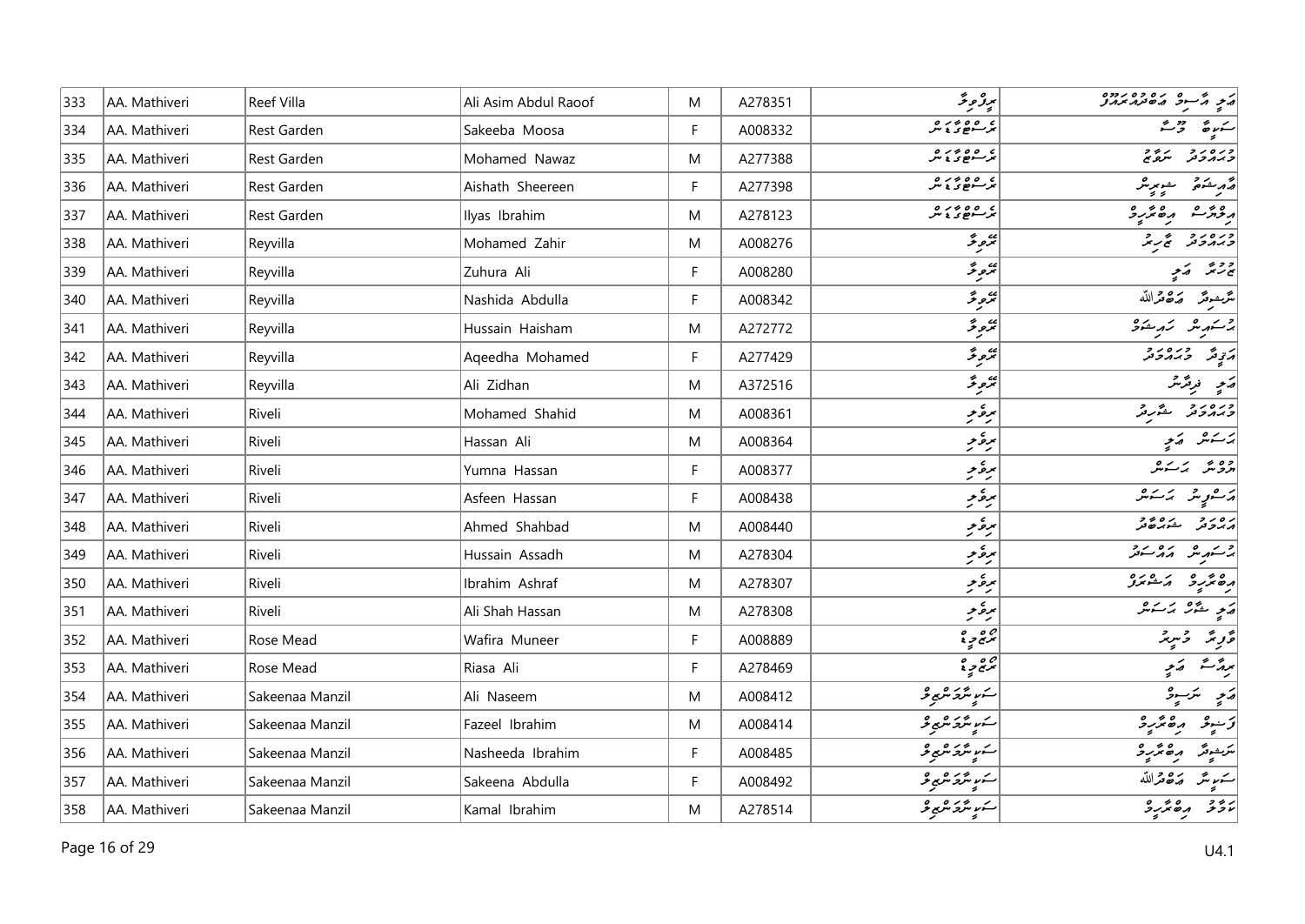| 359 | AA. Mathiveri | Snow Sky            | Saama                | F  | A158302 | <u>ه پره پړ</u>                                                                                                               | ریمبر                                                 |
|-----|---------------|---------------------|----------------------|----|---------|-------------------------------------------------------------------------------------------------------------------------------|-------------------------------------------------------|
| 360 | AA. Mathiveri | Sosun Villa         | Abdulla Aboobakuru   | M  | A122232 | ج يَهْرُو گَرُ                                                                                                                | برە تراللە<br>77777                                   |
| 361 | AA. Mathiveri | Sweet Roze          | Abdul Raheem Hussain | M  | A008490 | $\begin{array}{c c} \hline \circ & \circ & \circ \\ \hline \circ & \circ & \circ \\ \hline \circ & \circ & \circ \end{array}$ | גם כפיג כ גבות יל                                     |
| 362 | AA. Mathiveri | Sweet Roze          | Simada Abdul Raheem  | F. | A278512 |                                                                                                                               | سوځند ره وه د ح                                       |
| 363 | AA. Mathiveri | Sweet Roze          | Imada Abdul Raheem   | F. | A278513 | ه وه جری                                                                                                                      | مروتر مصرم مردو                                       |
| 364 | AA. Mathiveri | Sweet Roze          | Mohamed Afrah        | M  | A278515 |                                                                                                                               | כנסנכ נספכ<br>כממכת הציגל                             |
| 365 | AA. Mathiveri | Sweet Roze          | Ali Rifah            | M  | A278518 | شوءٍ ۾ پر ۾                                                                                                                   | ړې بروژ                                               |
| 366 | AA. Mathiveri | Thinfiya            | Haseeba Moosa        | F  | A142541 | موشود                                                                                                                         | برَب<br>ديو مشر                                       |
| 367 | AA. Mathiveri | Udu Villa           | Ali Waheed           | M  | A008372 | د د و څ                                                                                                                       | أوسم وكبياته                                          |
| 368 | AA. Mathiveri | Udu Villa           | Shurufa Adam         | F  | A008386 | وديموقر                                                                                                                       | <br> شەمرىر<br>پور ہ<br>مرکز پ                        |
| 369 | AA. Mathiveri | Udu Villa           | Shiruhaanu Ali       | M  | A272902 | وديموقر                                                                                                                       | جوهرگانگر الاکو                                       |
| 370 | AA. Mathiveri | Udu Villa           | Irufaan Ali          | M  | A278789 | وديوقر                                                                                                                        | أربرومش أركمي                                         |
| 371 | AA. Mathiveri | Udu Villa           | Reehaan Ali          | M  | A278790 | لرجيح عجر                                                                                                                     | بررژش کرم                                             |
| 372 | AA. Mathiveri | Uthuru Gandhakoalhi | Muhusina Ibrahim     | F  | A008355 | و و و<br>درج نر که سرفرنامو                                                                                                   | $rac{1}{2}$                                           |
| 373 | AA. Mathiveri | Uthuru Gandhakoalhi | Mohamed Ali          | M  | A029064 | ووو کے سہریا ہ                                                                                                                | وره دو کرم                                            |
| 374 | AA. Mathiveri | Vanilla House       | Fareeda Ali          | F  | A008384 | ە بىرى <i>ۋى</i> ر ئە                                                                                                         | تزيرنگر اركمني                                        |
| 375 | AA. Mathiveri | Vanilla House       | Abdul Rasheed Ahmed  | M  | A008472 | ئۇ س <sub>ى</sub> تخەرجە م                                                                                                    | ره وه ترشید می برد و<br>هامه ترشید می برد تر          |
| 376 | AA. Mathiveri | Vanilla House       | Ahmed Mohamed        | M  | A008479 | ئ <sub>ەس</sub> بۇرى <sub>د</sub> ى                                                                                           | ג סגב בג סגב<br>הגבע בגהבע                            |
| 377 | AA. Mathiveri | Vanilla House       | Umair Abdul Haseeb   | M  | A133682 | ع بېر <i>ۇرى م</i>                                                                                                            | בנגיב נפיניביביים                                     |
| 378 | AA. Mathiveri | Vanilla House       | Mohamed Ahmed        | M  | A253908 | ء <sub>ُ سرم</sub> ُرَ رَمْر م                                                                                                | כנסנכ נסנכ<br><i>כג</i> מכנ <sub>ע</sub> מגבע         |
| 379 | AA. Mathiveri | Vanilla House       | Ali Rasheed          | M  | A278434 | ع س <i>رڈ ز</i> یر ہے<br>                                                                                                     | ر<br>موسيم سيومر<br>موسيق                             |
| 380 | AA. Mathiveri | Vanilla House       | Hamid Rasheed        | M  | A278440 | ە بىرى <i>ۋى</i> ر ئە                                                                                                         | أتروثر المرسوثر                                       |
| 381 | AA. Mathiveri | Vanilla House       | Mariyam Shifa        | F  | A278442 | اء مریز تر <u>یز م</u>                                                                                                        | ويوبره<br>شەتر                                        |
| 382 | AA. Mathiveri | Vanilla House       | Rayyan Mohamed       | M  | A278446 | ى <sub>س</sub> رى <i>ز مە</i> ر                                                                                               | و ره ر د<br><i>د ب</i> رگرفر<br>ر ه بر د<br>برد بر بر |
| 383 | AA. Mathiveri | Vidhuvaru           | Reena Adam           | F  | A159700 | و در د<br>و ترو نر                                                                                                            | ابریٹر پروژ<br>پیش پروژر                              |
| 384 | AA. Mathiveri | Villa De Light      | Ali                  | M  | A008363 | و ڦري ځرم ه                                                                                                                   | رځمنې                                                 |
|     |               |                     |                      |    |         |                                                                                                                               |                                                       |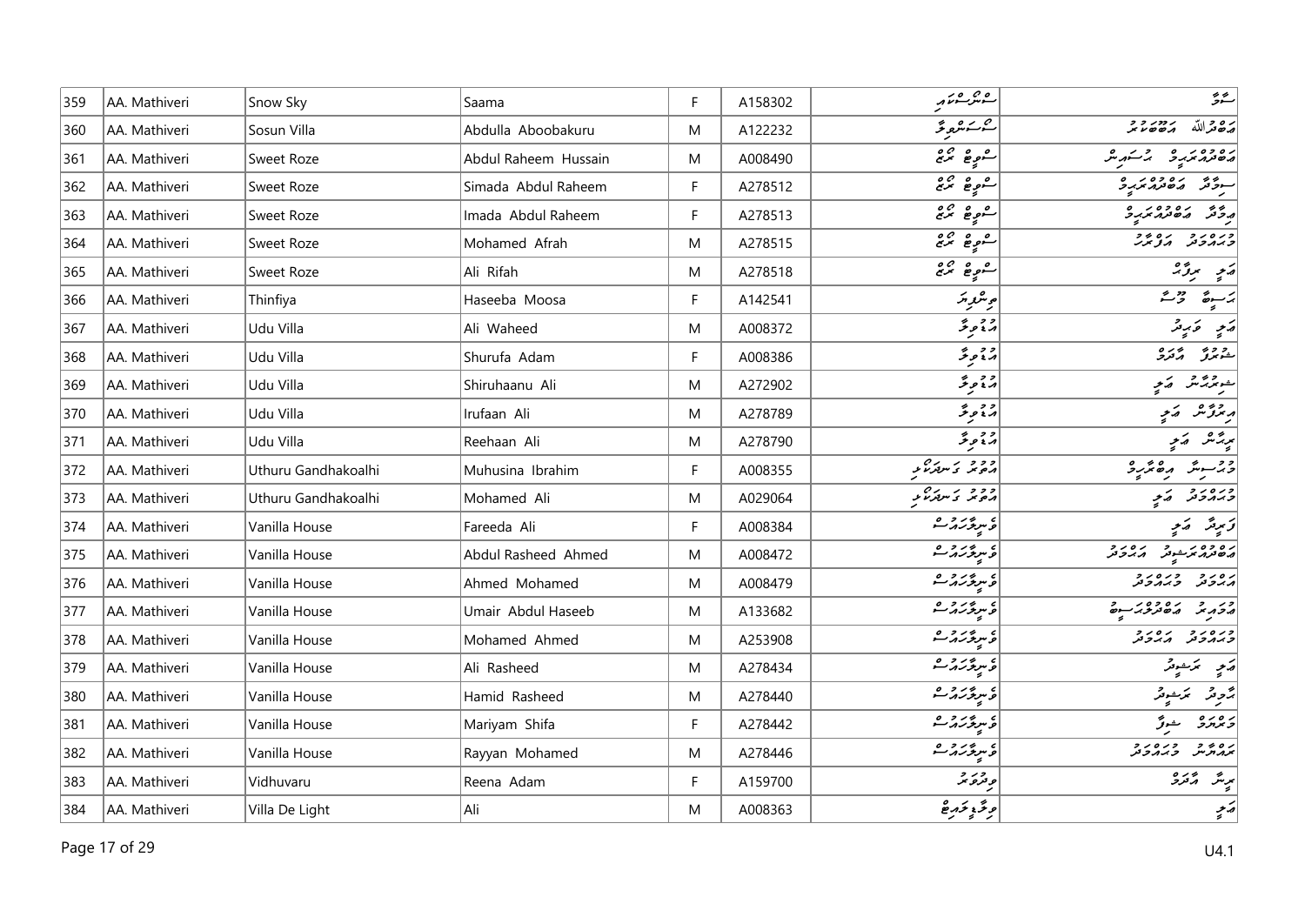| 385 | AA. Mathiveri | Villa De Light    | Rasheedha Hassan         | F  | A008436 | وقروخهره                  | ىكەشپەگر كەسكەنلى                                                        |
|-----|---------------|-------------------|--------------------------|----|---------|---------------------------|--------------------------------------------------------------------------|
| 386 | AA. Mathiveri | Villa De Light    | Hassan Sinan             | M  | A159286 | وقحوخره                   | ئەسەھەلەر سەھەتلىرى<br> -                                                |
| 387 | AA. Mathiveri | Villa De Light    | Aishath Shuzana          | F  | A159287 | وقروغهره                  | ۇرمىشمۇ ھەتتى ئىر                                                        |
| 388 | AA. Mathiveri | Villa De Light    | Hussain Nihaan           | M  | A278181 | وقروخهره                  | بز سکه مثر سربر مثر                                                      |
| 389 | AA. Mathiveri | West Beach        | Aishath Nafha            | F  | A158365 | $\frac{2}{3}$             | و مر شو د<br>مر<br>سرە پە                                                |
| 390 | AA. Mathiveri | West Beach        | Mariyam Shaadhin         | F  | A277218 | وكسفوكم                   | ر ه ر ه<br><del>د</del> بربرگ<br>شگەرىگر                                 |
| 391 | AA. Mathiveri | West Beach        | Mohamed Niyaz            | M  | A277219 | وكسفوكم                   | و ر ه ر د<br>د بر پر تر<br>سرپر د                                        |
| 392 | AA. Mathiveri | West Beach        | Adam Niyaz Ibrahim       | M  | A277276 | وكوهوكم                   | أدرو سرائح وه تربرو                                                      |
| 393 | AA. Mathiveri | <b>West House</b> | Ibrahim Naeem            | M  | A008274 | <i>ی شیغ ت</i> رژ م       | رەتزىر ئىمرو                                                             |
| 394 | AA. Mathiveri | <b>West House</b> | Fazna Abdulla            | F. | A008325 | <sup>ى</sup> مەمرىر م     | ترتج تثر برة قرالله                                                      |
| 395 | AA. Mathiveri | <b>West House</b> | Hassan Hameed Ibrahim    | M  | A161591 | ې ده ور د ه<br>و شوم ترکه | ړ خپر ډېر ره ټرېږ                                                        |
| 396 | AA. Mathiveri | <b>West House</b> | Aminath Rasheedha        | F. | A244112 | ې ده ور د ه<br>و شوه زړ ش | أرمز ترة<br>ىكەشىيەتىگر                                                  |
| 397 | AA. Mathiveri | West House        | Lubuna Ibrahim           | F. | A272913 | ې موږ د و                 | ده شهره و ده مرب                                                         |
| 398 | AA. Mathiveri | West House        | Ahmed Naahidh Ibrahim    | M  | A278891 | ې ده ور د ه<br>و شوه زړ ش | رورد شرد ره پرو                                                          |
| 399 | AA. Mathiveri | <b>West House</b> | Lizuna Ibrahim           | F  | A278894 | ې ده ور د ه<br>و شوم ترکم | دینجنگر رەنجرىيە 3                                                       |
| 400 | AA. Mathiveri | <b>West Rest</b>  | Gamarunnisa              | F. | A008250 | ې ده وې ده<br>و شوم پر شو | پر بر وه سرت<br>تح <b>ر</b> تر پر سرت                                    |
| 401 | AA. Mathiveri | <b>West Rest</b>  | Faruhad Mohamed          | M  | A008257 | ې ده وې ده<br>و شوم پر شو | و ر ه ر د<br>تر پر پر تر<br>ىر جەمبەر<br>تونىرىر تىر                     |
| 402 | AA. Mathiveri | <b>West Rest</b>  | Aminath Mohamed          | F. | A008259 | ې ده وې ده و              | و رە ر د<br>تر پر تر تر<br>ړ څر سره                                      |
| 403 | AA. Mathiveri | <b>West Rest</b>  | Shaheedha Mohamed        | F  | A008260 | ې ده وې ده<br>و شوم پر شو | و ره ر د<br><i>د ب</i> رگرفر<br>ے کمبر مگر<br>پخ                         |
| 404 | AA. Mathiveri | <b>West Rest</b>  | Mohamed Ali              | M  | A009164 | ې ده وې ده<br>و شوم پر شو | وره رو در کرم                                                            |
| 405 | AA. Mathiveri | <b>West Rest</b>  | Ahmed Ziyad              | M  | A085806 | ې ده وې ده و              | پره پر در مورد مختلف<br>  پر پرچ پر مختلف مختلف                          |
| 406 | AA. Mathiveri | <b>West Rest</b>  | Nashad Mohamed           | M  | A161593 | ې ده وې ده و              | ر در دره در د<br>سرشگاند از جاند در                                      |
| 407 | AA. Mathiveri | <b>West Rest</b>  | Mariyam Shahudha Mohamed | F  | A272909 | ې ده وې ده و              | ر ٥ ر ٥ ر و <i>٥ - ٥ ر ٥ ر و</i><br>تر <i>بر بر ح د بر بر بر بر و تر</i> |
| 408 | AA. Mathiveri | <b>West Rest</b>  | Fathimath Lamhaa         | F. | A272910 | ې ده وې ده<br>و شوم پر شو | توجوحه بحرجة                                                             |
| 409 | AA. Mathiveri | <b>West Rest</b>  | Fathimath Jeedha         | F. | A278882 | ې ده وې ده<br>و شوم پر شو | و مرد د<br>مج مگر                                                        |
| 410 | AA. Mathiveri | <b>West Rest</b>  | Visaadhaa Mohamed        | F. | A278886 | ې ده وې ده<br>و شوم پر شو | ه شور دره د و<br>ه سوتر از <i>د بر د</i> ر                               |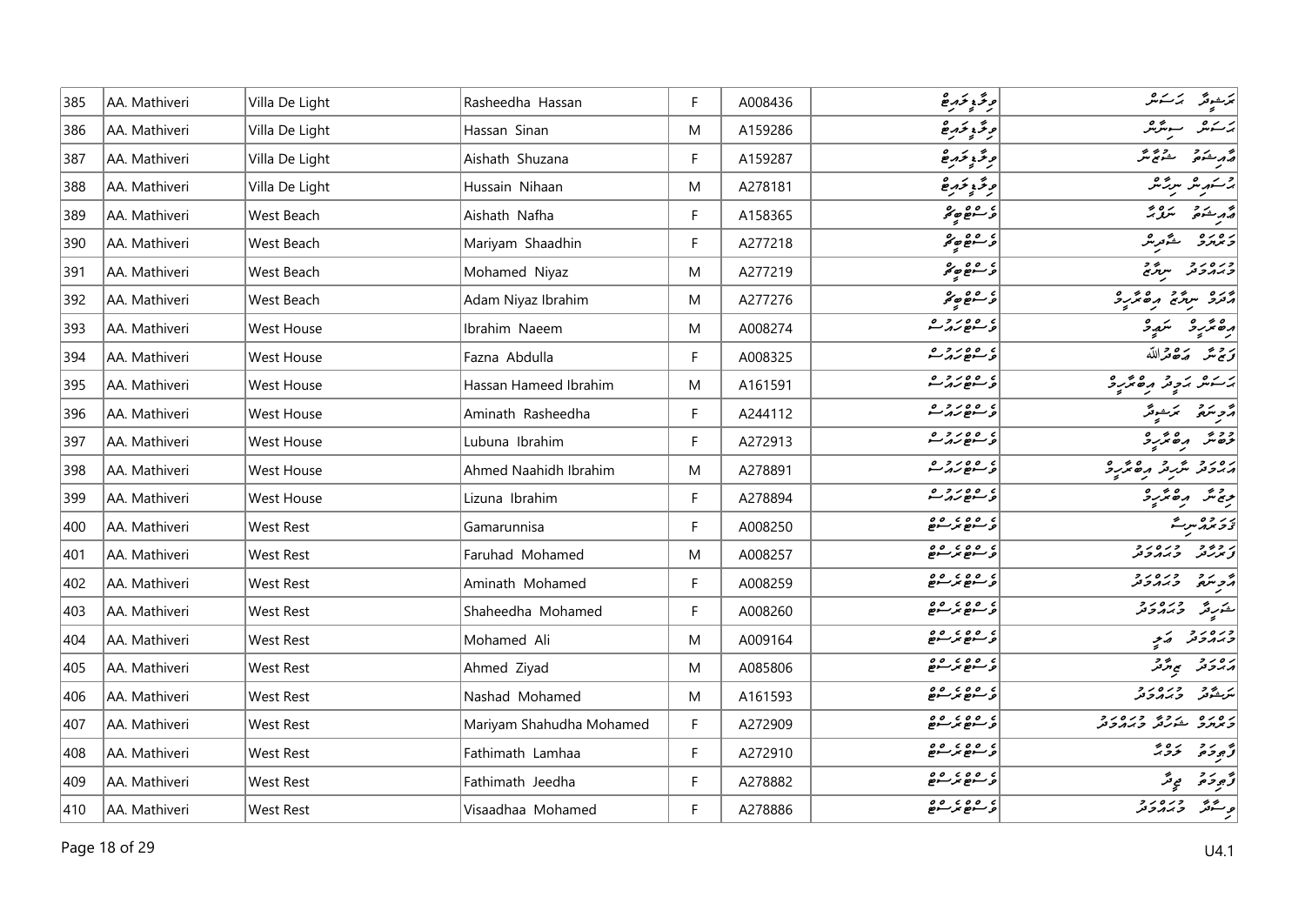| 411 | AA. Mathiveri          | <b>West Rest</b>  | Mariyam Jihaadhaa   | F | A372528 | ې ده وې ده و                                | دیریز و شد                                |
|-----|------------------------|-------------------|---------------------|---|---------|---------------------------------------------|-------------------------------------------|
| 412 | AA. Mathiveri          | <b>White Rose</b> | Mohamed Rasheed     | M | A000823 | ءَ ٻه ڇيمه ه                                | ورەرو كەشپەر                              |
| 413 | AA. Mathiveri          | <b>White Rose</b> | Mufeeda Abdul Samad | F | A008321 | وَرِءِ تَرْتُهِ                             | و ده ده وه در د                           |
| 414 | AA. Mathiveri          | <b>White Rose</b> | Abdulla Madhih      | M | A277039 | لحرموعه                                     | رە دالله گ <sup>و</sup> مر <sup>م</sup>   |
| 415 | AA. Mathiveri          | <b>White Rose</b> | Ziyakh Mohamed      | M | A277061 | ورءيرء                                      | و ره ر د<br>تر پر ژنر<br> فريزٌر          |
| 416 | AA. Mathiveri          | Zamaaneekula      | Azeema Moosa        | F | A008170 | ئ <sub>ە</sub> ئەس <sub>رى</sub> رىمىتى<br> | ړې خې د ت                                 |
| 417 | AA. Mathiveri          | Zamaaneekula      | Moosa Hassan        | M | A008174 | ئە ئەسپەتمۇ                                 | وحسقه الإسكانكر                           |
| 418 | AA. Mathiveri          | Zamaaneekula      | Ahmed Sanoon        | M | A008287 | ئە ئەسپەتمۇ                                 | پرور و<br>سەمىرىر                         |
| 419 | AA. Mathiveri          | Zamaaneekula      | Nadheema Moosa      | F | A159077 | ئە ئەسرىدى<br>ئ                             | سَرْمَدِ تَرَّ<br>رميمه                   |
| 420 | AA. Mathiveri          | Zamaaneekula      | Naashidha Moosa     | F | A277113 | ئە ئەس <i>رىدى</i><br>ئ                     | مگرشونگر<br>مر<br>حر مشر                  |
| 421 | AA. Mathiveri          | Zamaaneekula      | Shahina Moosa       | F | A277114 | ئە ئەسرىرىمىتى ئى                           | ے کر سے اس کے ل                           |
| 422 | AA. Mathiveri          | Zamaaneekula      | Mohamed Sanoon      | M | A277117 | ىز ئەس <sub>ىر</sub> رىمى<br>مەسىر          | و ر ه ر د<br>د بر پر تر<br>سەمبۇرىگر      |
| 423 | AA. Mathiveri          | Zamaaneekula      | Najuwa Moosa        | F | A277120 | ئە ئەسرىز ئە                                | ىروە ھەت                                  |
| 424 | AA. Mathiveri          | Zamaaneekula      | Adam Hunainu        | M | A277122 | ئە ئەس <i>رىدى</i><br>ئ                     | وره چمدیگر                                |
| 425 | AA. Mathiveri          | Zeenaiy           | Zeenath Abdulla     | F | A278859 | ىپ ئىر <i>ە</i>                             | موسَع <sub>ة</sub> مَ <b>صْ</b> قَرْاللّه |
|     | AA. Rasdhoo            |                   |                     |   |         |                                             |                                           |
| 426 | AA. Rasdhoo            | Uthuruge          | Farhana Moosa       | F | A159102 | د د د د<br>پره مرد                          | زەم «ر                                    |
|     | AA. Thoddoo            |                   |                     |   |         |                                             |                                           |
| 427 | AA. Thoddoo            | Night Rose        | Aminath Athika      | F | A291230 | سَرِءٍ تَرْتُ                               | أزوينهم أأولم                             |
|     | ADh. Dhidhdhoo         |                   |                     |   |         |                                             |                                           |
| 428 | ADh. Dhidhdhoo         | Penzeemaage       | Fathimath Luguman   | F | A031178 | ې ش <sub>کې</sub> ځ <sup>ې</sup>            | توجدة المتحدة والمحمد                     |
|     | ADh. Hangnaameedhoo    |                   |                     |   |         |                                             |                                           |
| 429 | ADh.<br>Hangnaameedhoo | Feyrumaage        | Shamsulla Moosa     | M | A282375 | ئە 3 ج ي<br>  تۇ بىرىترى                    | شەۋىتەاللە<br>ىق مىشىر                    |
| 430 | ADh.<br>Hangnaameedhoo | Inaa              | Mariyam Naifa       | F | A282367 | ەرىتىر                                      | ر ه بر ه<br>تر برگر<br>سَّرمە تە          |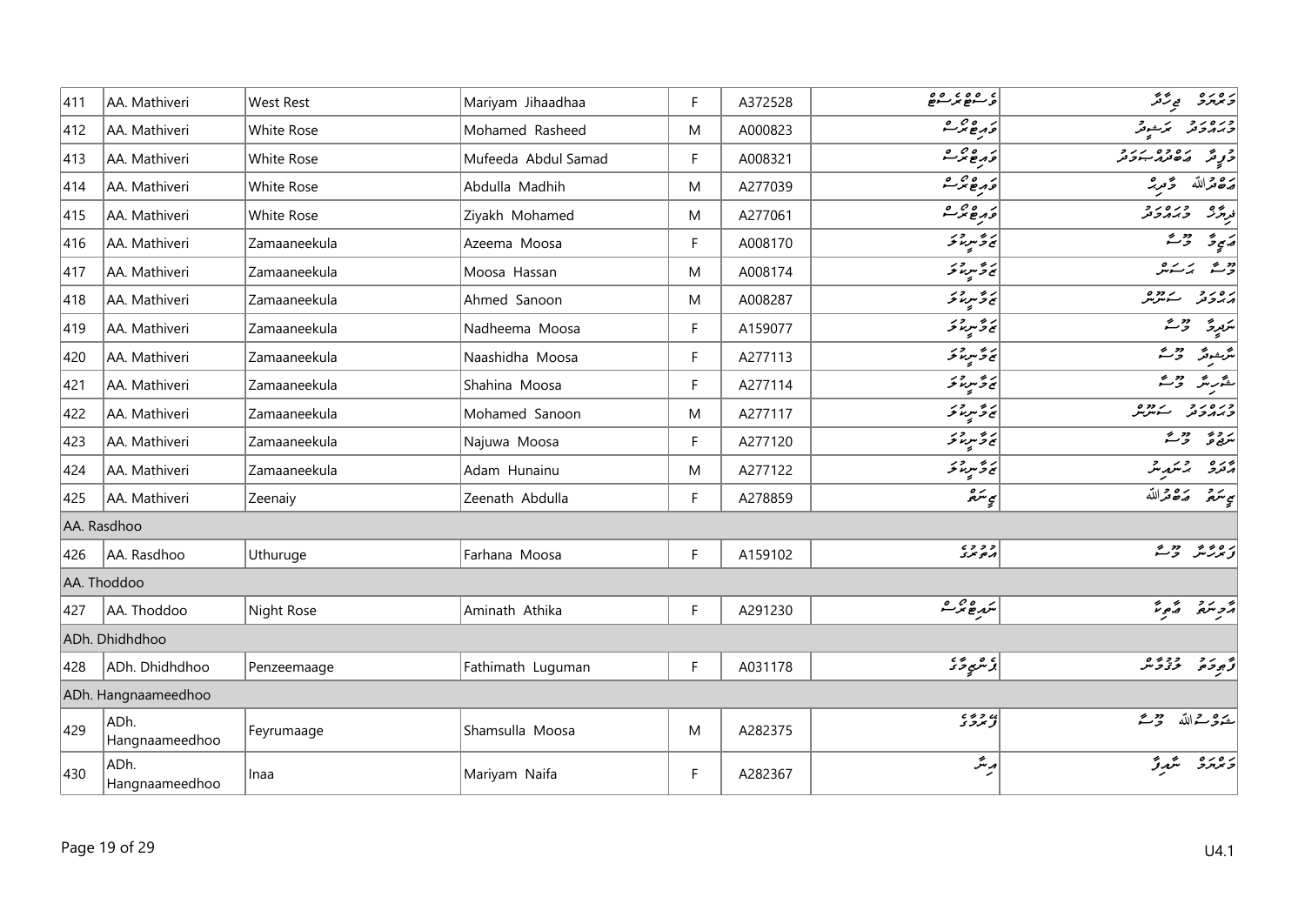| 431         | ADh.<br>Hangnaameedhoo | Rihiveli          | Abbas Dawood           | M           | A011597 | ىررى<br>رىرى                                      | رەپ ە دەر                              |
|-------------|------------------------|-------------------|------------------------|-------------|---------|---------------------------------------------------|----------------------------------------|
| B. Kendhoo  |                        |                   |                        |             |         |                                                   |                                        |
| 432         | B. Kendhoo             | Raasbareege       | Zaheera Abdul Rahman   | F           | A099936 | ئۇ سەھ ئىرى<br>ئى                                 | ر د ده ده ده ده و                      |
|             | Dh. Kudahuvadhoo       |                   |                        |             |         |                                                   |                                        |
| 433         | Dh. Kudahuvadhoo       | Handhuvarudheyge  | Shahula Rasheed        | $\mathsf F$ | A210089 | ر سرور وړ، ،<br>رسرفرو بوتو و                     | لمشركز كالمخاطر                        |
| F. Feeali   |                        |                   |                        |             |         |                                                   |                                        |
| 434         | F. Feeali              | Chandhaneevila    | Haisam Hassan          | M           | A244382 | ئۇنىرىز سرە ئ                                     | كەلىكى كەسكىر                          |
|             | HA. Dhidhdhoo          |                   |                        |             |         |                                                   |                                        |
| 435         | HA. Dhidhdhoo          | Piyaanaage        | Aminath Asifa          | $\mathsf F$ | A292010 | بو پژشو ،                                         | ومحر سكتم والمسوقر                     |
|             | HDh. Hanimaadhoo       |                   |                        |             |         |                                                   |                                        |
| 436         | HDh. Hanimaadhoo       | Beachrest         | Fathimath Niyaa        | $\mathsf F$ | A223547 | ھ گھ تر شوھ                                       | أو و ده سرگر                           |
| 437         | HDh. Hanimaadhoo       | Thamkeenuge       | Abobakuru Abdul Kareem | M           | A222822 | ىر <sub>ۋىرى</sub> رت <sub>ى</sub>                | ړ و وه د پرو<br>נ בב ק ב<br>גם סיטי זק |
|             | HDh. Kumundhoo         |                   |                        |             |         |                                                   |                                        |
| 438         | HDh. Kumundhoo         | Moonimaage        | Raufa Hussain          | $\mathsf F$ | A230847 | ودسریری                                           | بروو برستهر شر                         |
| K. Gulhi    |                        |                   |                        |             |         |                                                   |                                        |
| 439         | K. Gulhi               | Thinfiya          | Mohamed Mufeed         | M           | A088521 | وبمعريز                                           | ورەر د دېگر                            |
| K. Huraa    |                        |                   |                        |             |         |                                                   |                                        |
| 440         | K. Huraa               | Javaahiru Vaadhee | Ahmed Shafaz           | M           | A152891 | ىر ئەر بىرگە تىر<br>قى <sup>مۇ س</sup> ر بىرگە ئە | رەرد خۇق                               |
|             | L. Maamendhoo          |                   |                        |             |         |                                                   |                                        |
| 441         | L. Maamendhoo          | Roashan Villa     | Aslam Hussain          | M           | A137195 | ترىشەشرە قر                                       | رەرە برىتىدىش                          |
| Lh. Naifaru |                        |                   |                        |             |         |                                                   |                                        |
| 442         | Lh. Naifaru            | Olhumatheege      | Athika Ali             | F           | A217028 | بر و بر پر<br>مرکز م <sub>و</sub> د               | ړې په په                               |
|             | M. Dhiggaru            |                   |                        |             |         |                                                   |                                        |
| 443         | M. Dhiggaru            | Rihiveli          | Ahmed Niyaz            | M           | A122111 | ىررى<br>ئرىر ئىر                                  | גפני ייתרה                             |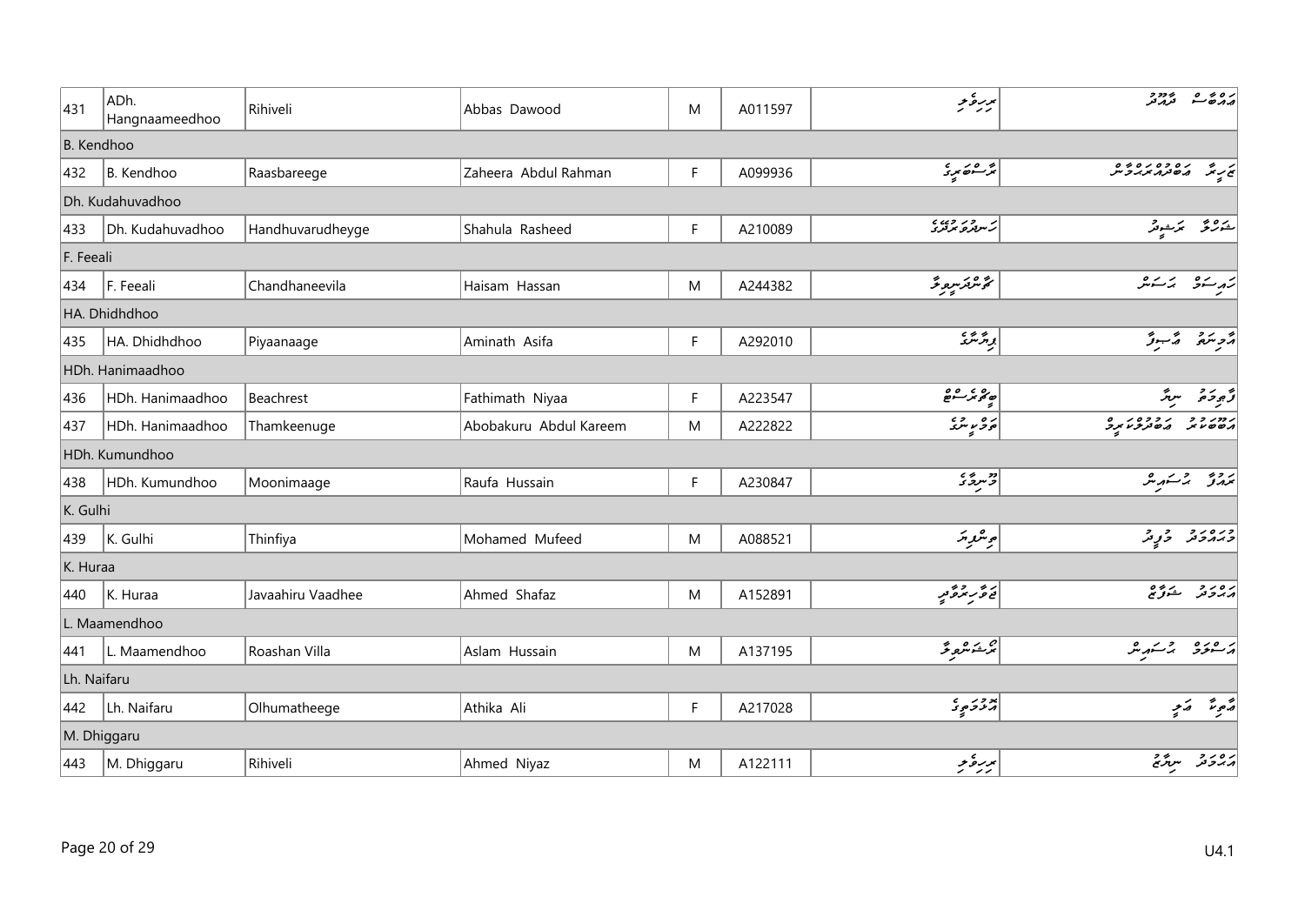|         | M. Maduvvari     |                  |                          |             |         |                                |                                                                 |
|---------|------------------|------------------|--------------------------|-------------|---------|--------------------------------|-----------------------------------------------------------------|
| 444     | M. Maduvvari     | Gahaa            | Hassan Hammad Hoodh Amir | M           | A278229 | ىرچ                            |                                                                 |
| M. Muli |                  |                  |                          |             |         |                                |                                                                 |
| 445     | M. Muli          | Maafahi          | Himaya Latheef           | $\mathsf F$ | A216084 | 3 تۇ س                         | برۇش كۆۋى                                                       |
| Male'   |                  |                  |                          |             |         |                                |                                                                 |
| 446     | Male'            | G. Rugayya Villa | Mohamed Sahau            | ${\sf M}$   | A350395 | ى بىر قەدىر ئوگ                | ورەرو سەپر                                                      |
| 447     | Male'            | H. I.N.House     | Raheema Abdul Sattar     | F           | A380031 | ر. مەم بەش ئەمى                | بر به ره ده ره د د                                              |
| 448     | Male'            | H. Litsan Villa  | Sofoora Abdulla Saeed    | F           | A102042 | ر. وڠ سَمسْ و دَّ              | بردوير برە قراللە سەر قر                                        |
| 449     | Male'            | H. Rukumaage     | Aminath Riyaza           | F           | A071754 | ر<br>ر.                        | ו בייטיב ויקוריית<br>הפייטיב ויקוריית<br>ה'-יינור ה'סינוריותייב |
| 450     | Male'            | M. Lagoon View   | Haseena Abdul Raheem     | F           | A229660 | و . ووه و د                    |                                                                 |
| 451     | Male'            | M. Lagoon View   | Rukhshana Ahmed          | F           | A351167 | ه ده ده ده د<br>د از در سرو مر | وه شگس مره برو<br>برزیش مربر و بر                               |
|         | N. Holhudhoo     |                  |                          |             |         |                                |                                                                 |
| 452     | N. Holhudhoo     | Merry Corner     | Nasreena Ibrahim         | $\mathsf F$ | A201763 | د مړيند سرسه                   | ת פתות ופיתים<br>תו פתות ופיתים<br>וקקיתים בית                  |
| 453     | N. Holhudhoo     | Uraamaage        | Aminath Shana            | F           | A206148 | و ۶ ۵ م<br>د بورس              |                                                                 |
|         | R. Kandholhudhoo |                  |                          |             |         |                                |                                                                 |
| 454     | R. Kandholhudhoo | Aabin            | Fathimath Ali            | F           | A127786 | أرمصر                          |                                                                 |
| 455     | R. Kandholhudhoo | Niyami           | Mohamed Waleed           | ${\sf M}$   | A085334 | سرپر<br>سر                     |                                                                 |
|         | S. Hithadhoo     |                  |                          |             |         |                                |                                                                 |
| 456     | S. Hithadhoo     | Noofiya          | Shathira Ahmed           | F           | A019224 | يتندبر                         | شَهِ پَرْ دَ بَرَ دَ رَ                                         |
|         | Sh. Kanditheemu  |                  |                          |             |         |                                |                                                                 |
| 457     | Sh. Kanditheemu  | Rosary           | Ahmed Jailam             | M           | A267374 | ەر<br>ئىرىئى ئىيە              | أرور ويدبوه                                                     |
|         | Th. Guraidhoo    |                  |                          |             |         |                                |                                                                 |
| 458     | Th. Guraidhoo    | Valuge           | Ali Shareef              | M           | A000848 | ر و ،<br>  د نر                | أەكىي سىكىرى                                                    |
|         | Th. Kandoodhoo   |                  |                          |             |         |                                |                                                                 |
| 459     | Th. Kandoodhoo   | Kudhimaage       | Abdul Raheem Abdulla     | M           | A251868 | د ورځ د<br>مړيو د              | رە دەپرە ھەراللە                                                |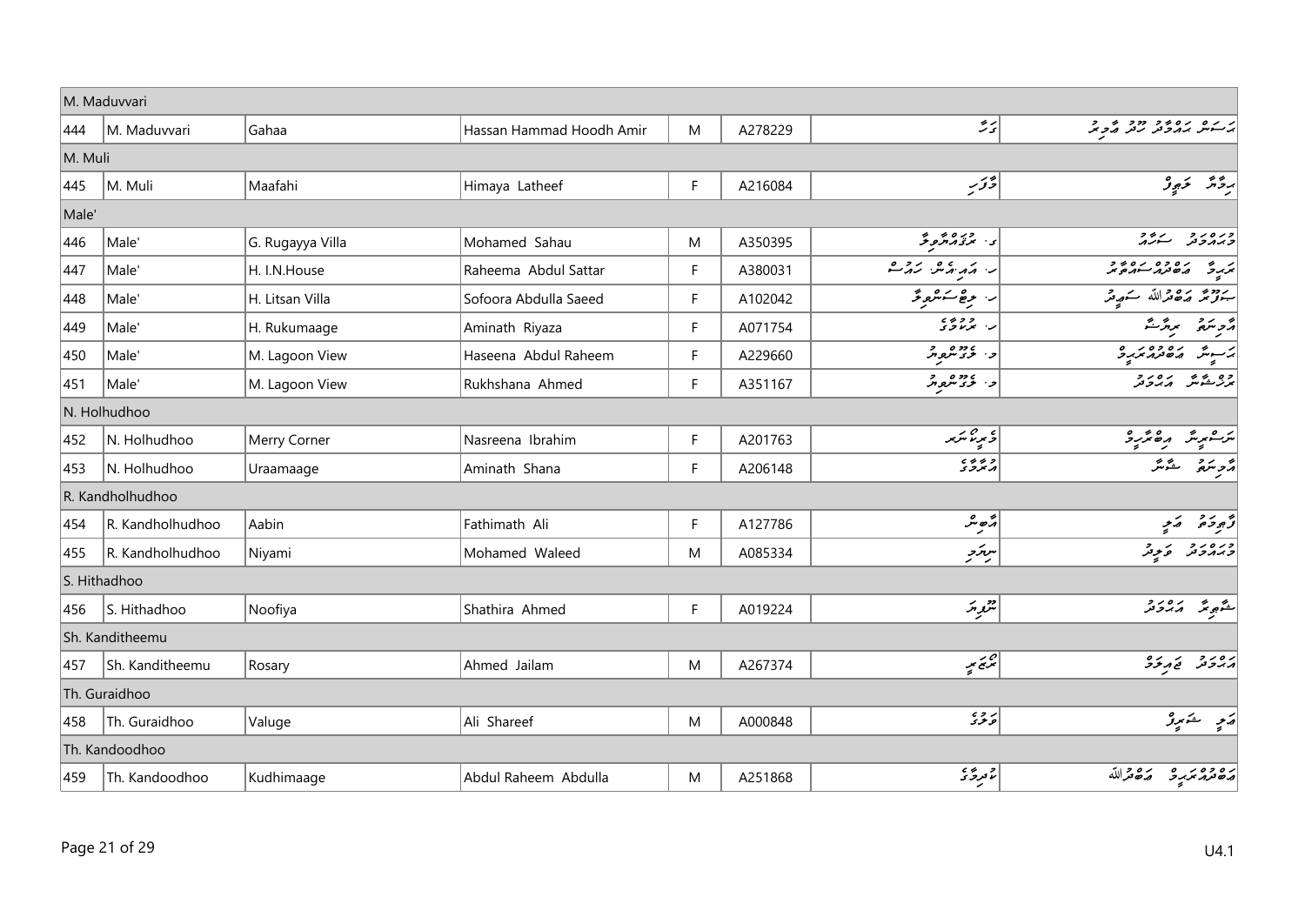| Th. Kinl | pidhoo            |         |                             |   |         |                                               |                     |
|----------|-------------------|---------|-----------------------------|---|---------|-----------------------------------------------|---------------------|
| 460      | Ih.<br>"inbidhoo" | Assevri | `Adar.<br>haar<br>ווסטוונכו | M | A288642 | $\epsilon$ o $\epsilon$ $\vert$<br>  د د سومر | - -<br>يرو<br>برترو |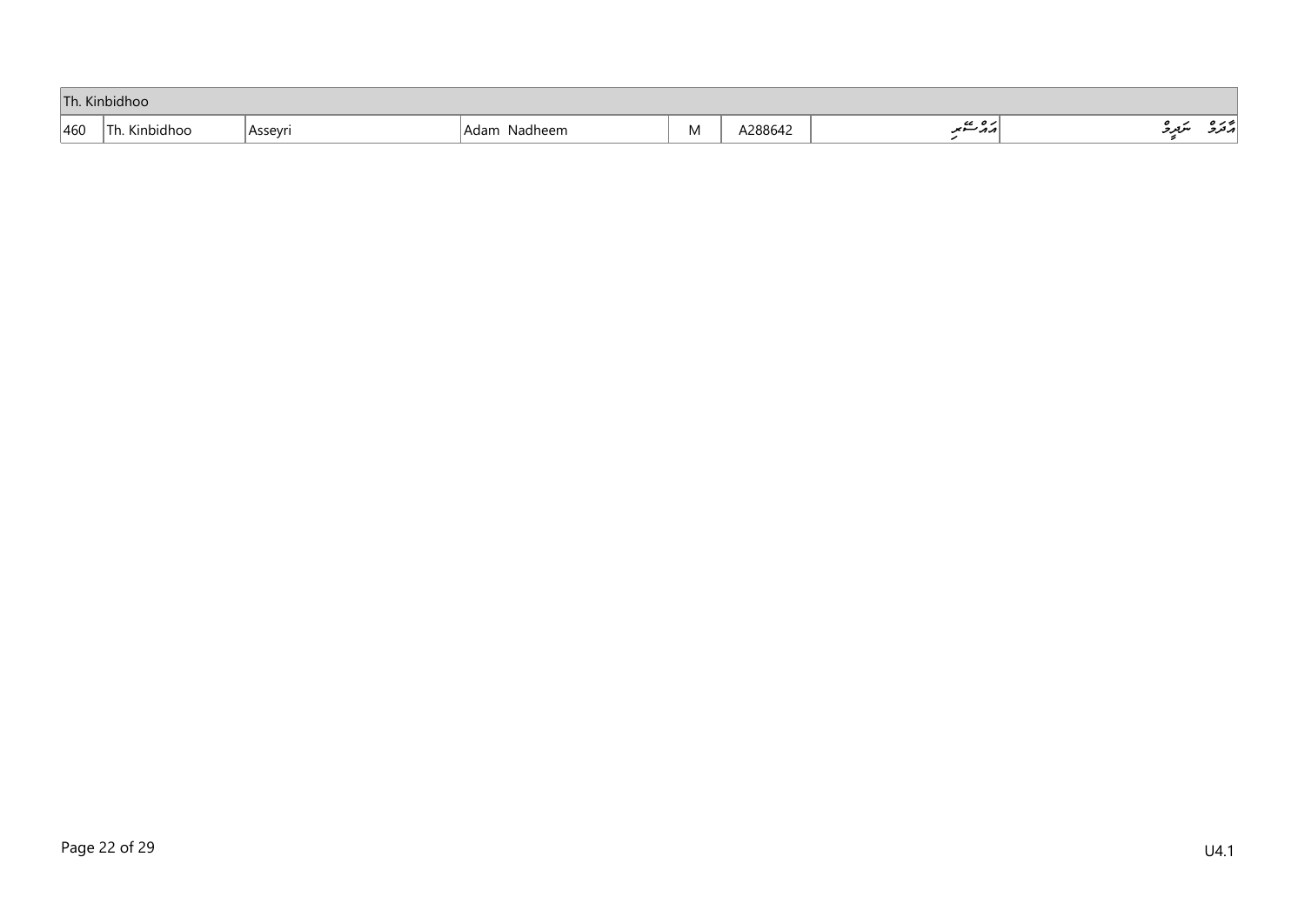## *w7qAn8m? sCw7mRo>u; wEw7mRw;sBo<*

| ' مرمر | 'يئرىثر: |
|--------|----------|
|        |          |
|        |          |
|        |          |

## *w7q9r@w7m> sCw7qHtFoFw7s; mAm=q7 w7qHtFoFw7s;*

| ىر تە | $\mathcal{O} \times$<br>$\sim$ | $\sim$<br>. . | لترنثر |
|-------|--------------------------------|---------------|--------|
|       |                                |               |        |
|       |                                |               |        |
|       |                                |               |        |

| انترنثر: | $^{\circ}$ | يبرهر | $^{\circ}$<br>سرسر |
|----------|------------|-------|--------------------|
|          |            |       |                    |
|          |            |       |                    |
|          |            |       |                    |

| ' ئىرتىر: | سر سر |  |
|-----------|-------|--|
|           |       |  |
|           |       |  |
|           |       |  |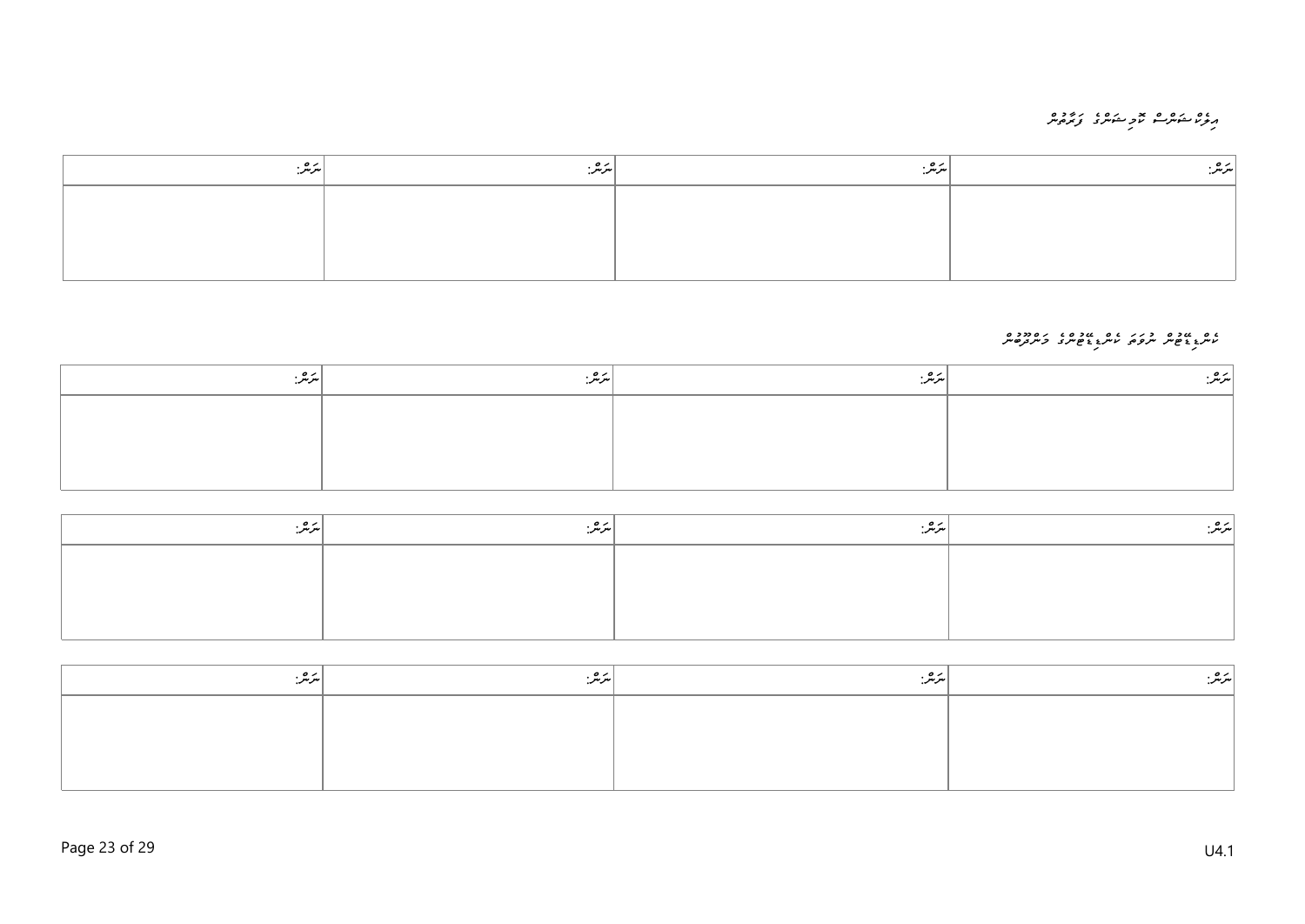| يره. | ο. | ا ير ه |  |
|------|----|--------|--|
|      |    |        |  |
|      |    |        |  |
|      |    |        |  |

| <sup>.</sup> سرسر. |  |
|--------------------|--|
|                    |  |
|                    |  |
|                    |  |

| ىئرىتر. | $\sim$ | ا بر هه. | لىرىش |
|---------|--------|----------|-------|
|         |        |          |       |
|         |        |          |       |
|         |        |          |       |

| 。<br>مرس. | $\overline{\phantom{a}}$<br>مر سر | يتريثر |
|-----------|-----------------------------------|--------|
|           |                                   |        |
|           |                                   |        |
|           |                                   |        |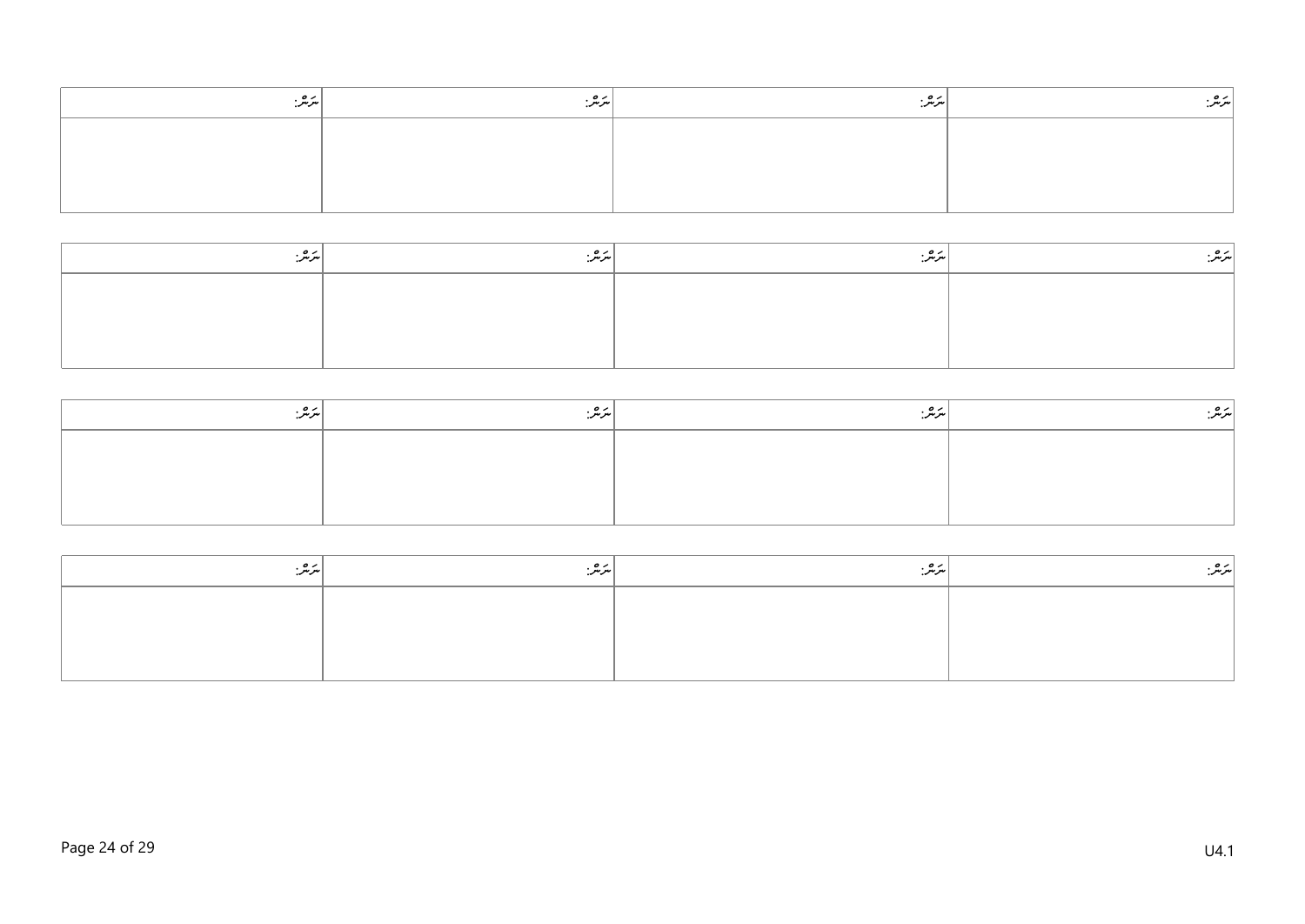| ير هو . | $\overline{\phantom{a}}$ | يرمر | اير هنه. |
|---------|--------------------------|------|----------|
|         |                          |      |          |
|         |                          |      |          |
|         |                          |      |          |

| ئىرتىر: | $\sim$<br>ا سرسر . | يئرمثر | o . |
|---------|--------------------|--------|-----|
|         |                    |        |     |
|         |                    |        |     |
|         |                    |        |     |

| الترنثر: | ' مرتكز: | الترنثر: | .,<br>سرسر. |
|----------|----------|----------|-------------|
|          |          |          |             |
|          |          |          |             |
|          |          |          |             |

|  | . ه |
|--|-----|
|  |     |
|  |     |
|  |     |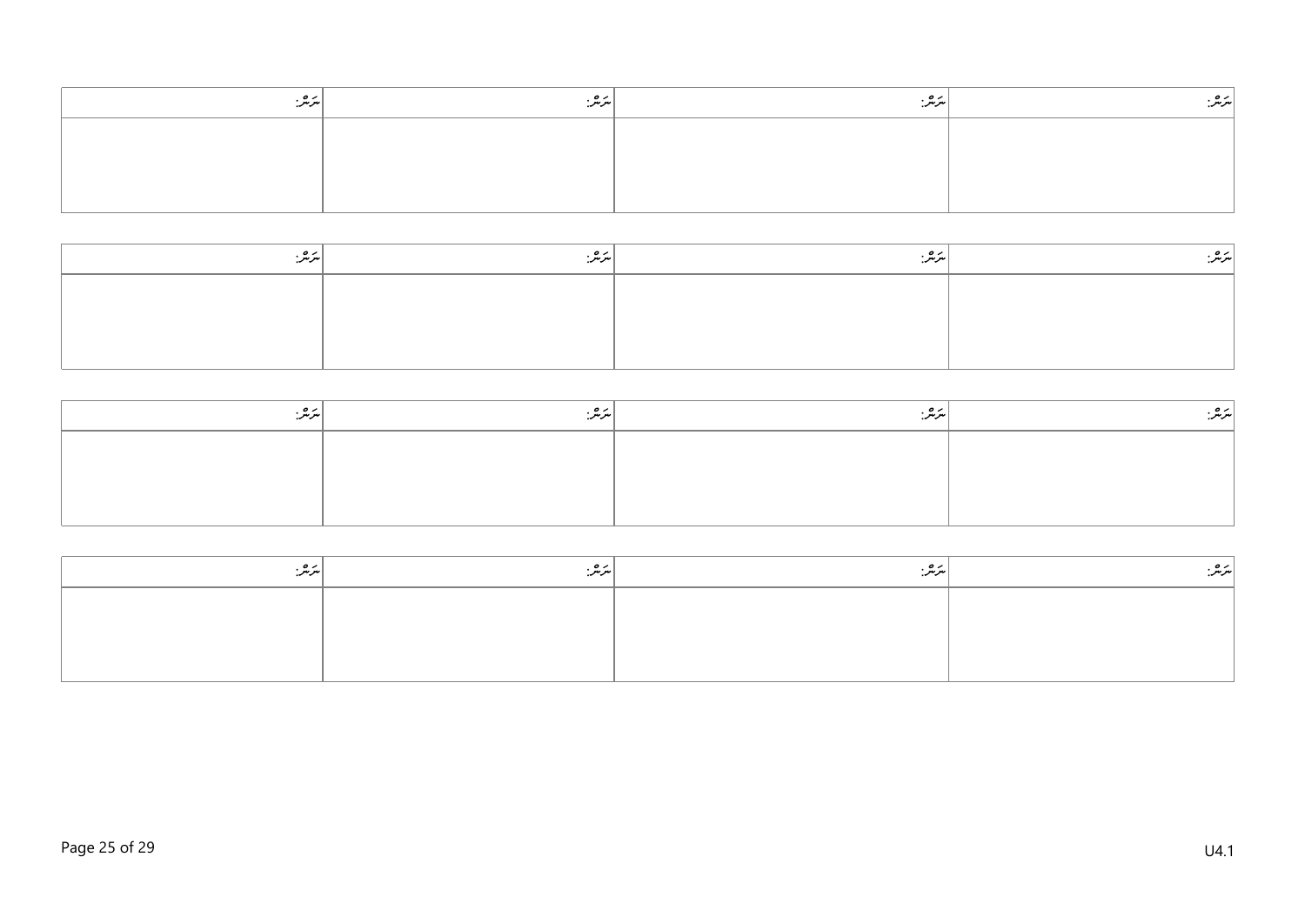| ير هو . | $\overline{\phantom{a}}$ | يرمر | اير هنه. |
|---------|--------------------------|------|----------|
|         |                          |      |          |
|         |                          |      |          |
|         |                          |      |          |

| ئىرتىر: | $\sim$<br>ا سرسر . | يئرمثر | o . |
|---------|--------------------|--------|-----|
|         |                    |        |     |
|         |                    |        |     |
|         |                    |        |     |

| 'تترنثر: | 。<br>,,,, |  |
|----------|-----------|--|
|          |           |  |
|          |           |  |
|          |           |  |

|  | . ه |
|--|-----|
|  |     |
|  |     |
|  |     |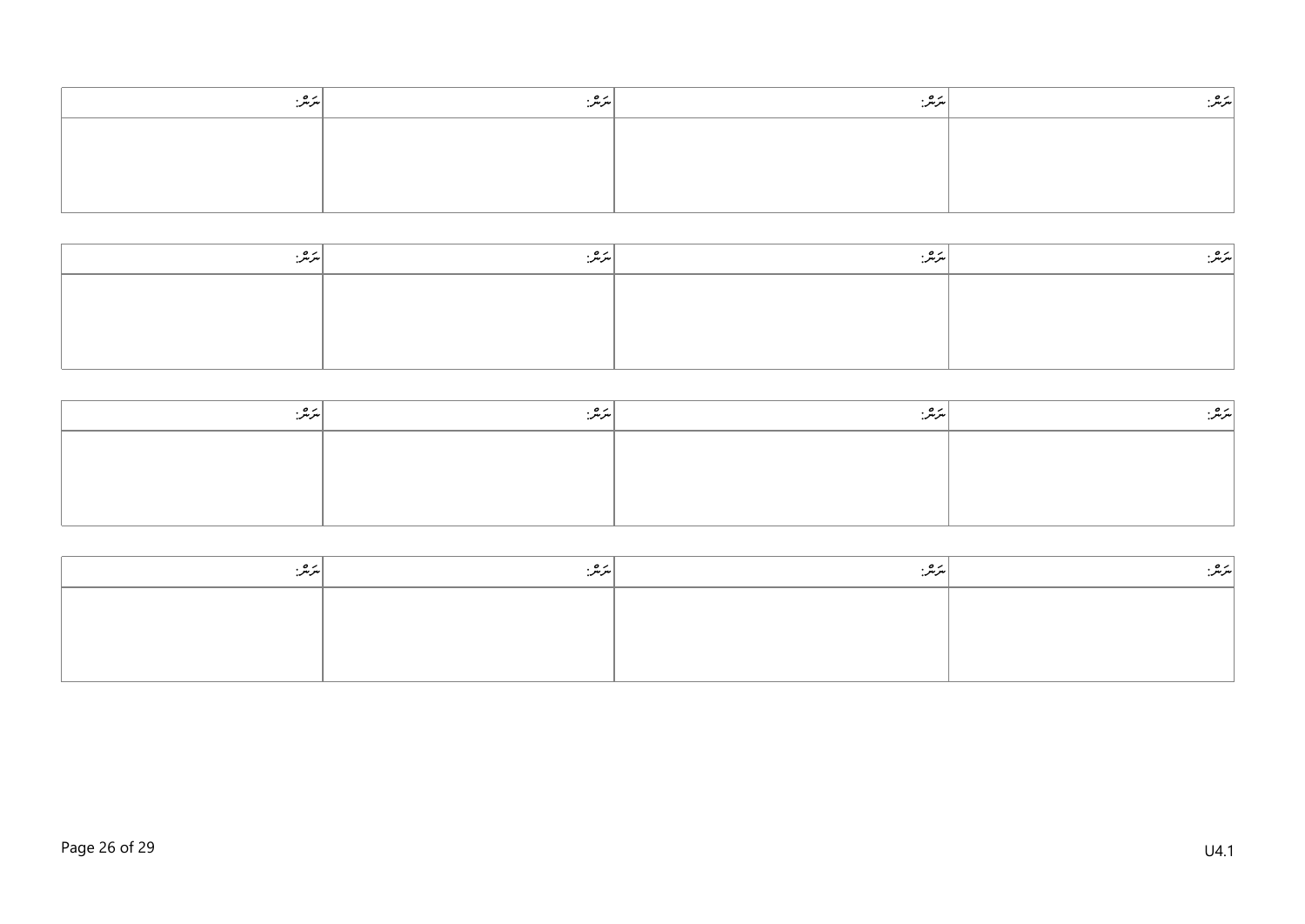| $\cdot$ | ο. | $\frac{\circ}{\cdot}$ | $\sim$<br>سرسر |
|---------|----|-----------------------|----------------|
|         |    |                       |                |
|         |    |                       |                |
|         |    |                       |                |

| يريثن | ' سرسر . |  |
|-------|----------|--|
|       |          |  |
|       |          |  |
|       |          |  |

| بر ه | 。 | $\sim$<br>َ سومس. |  |
|------|---|-------------------|--|
|      |   |                   |  |
|      |   |                   |  |
|      |   |                   |  |

| 。<br>. س | ىرىىر |  |
|----------|-------|--|
|          |       |  |
|          |       |  |
|          |       |  |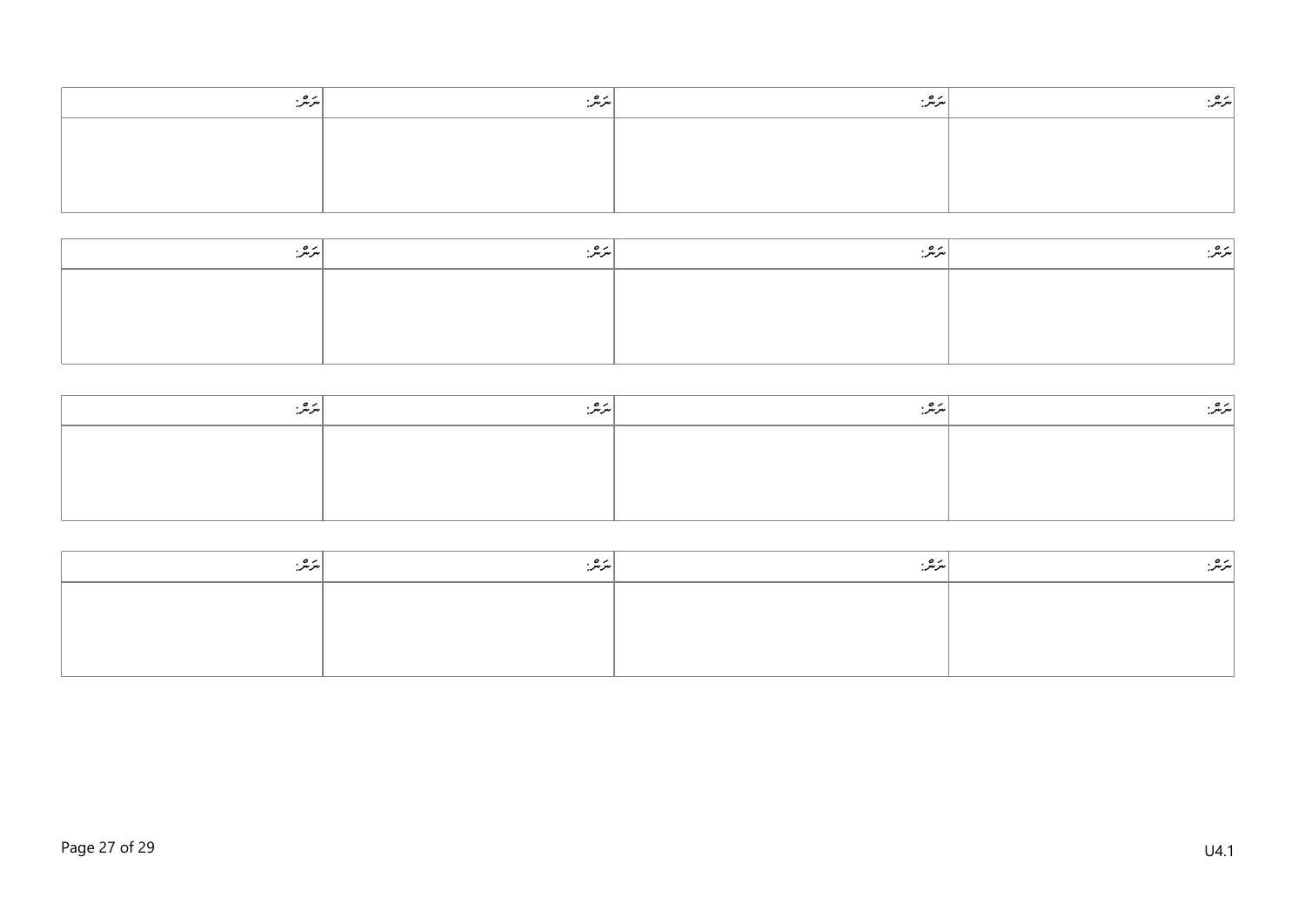| ير هو . | $\overline{\phantom{a}}$ | يرمر | لتزمثن |
|---------|--------------------------|------|--------|
|         |                          |      |        |
|         |                          |      |        |
|         |                          |      |        |

| ئىرتىر: | $\sim$<br>ا سرسر . | يئرمثر | o . |
|---------|--------------------|--------|-----|
|         |                    |        |     |
|         |                    |        |     |
|         |                    |        |     |

| 'تترنثر: | 。<br>,,,, |  |
|----------|-----------|--|
|          |           |  |
|          |           |  |
|          |           |  |

|  | . ه |
|--|-----|
|  |     |
|  |     |
|  |     |